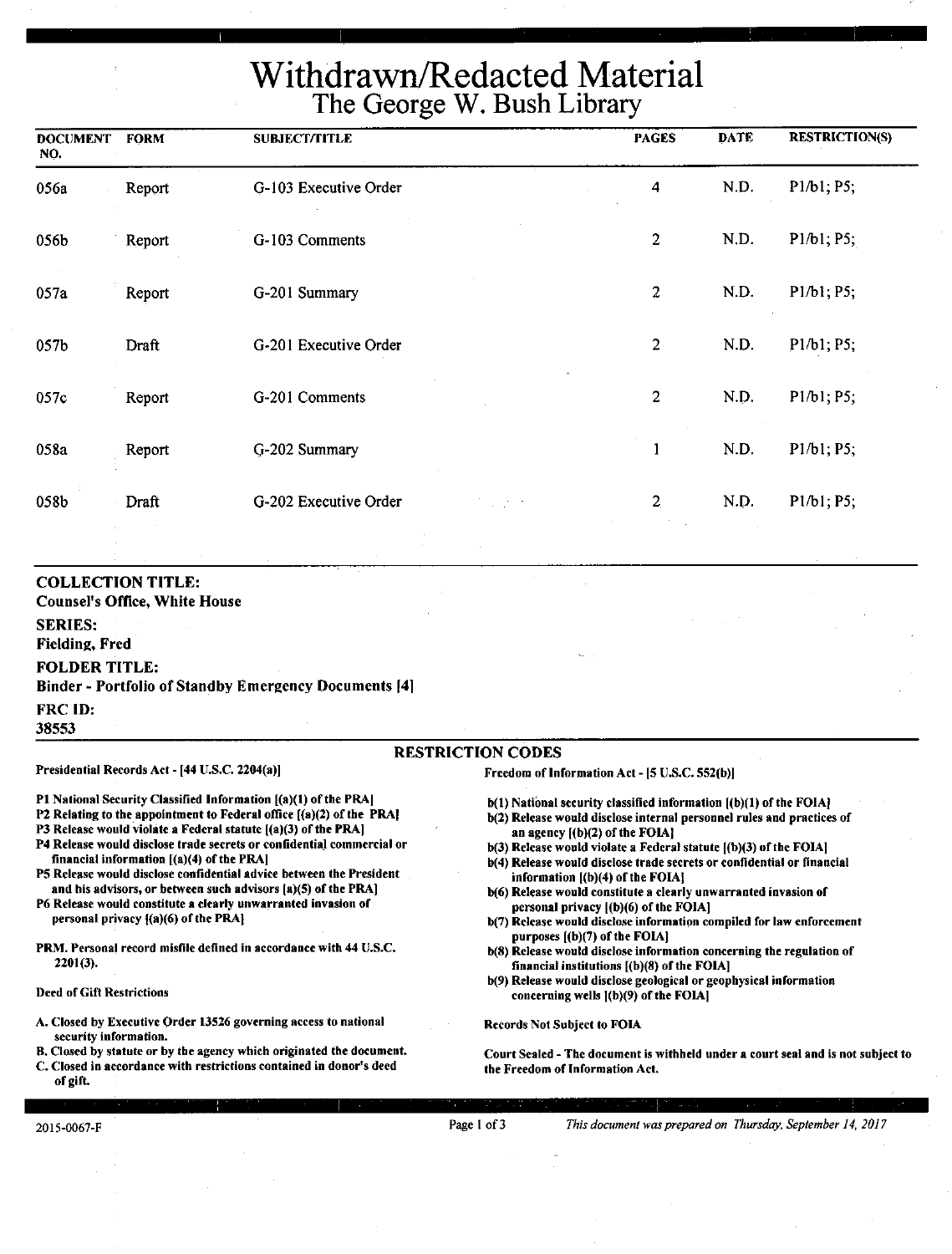# **Withdrawn/Redacted Material**  The George **W. Bush Library**

| <b>DOCUMENT</b><br>NO. | <b>FORM</b> | <b>SUBJECT/TITLE</b>  | <b>PAGES</b>            | <b>DATE</b> | <b>RESTRICTION(S)</b> |
|------------------------|-------------|-----------------------|-------------------------|-------------|-----------------------|
| 058c                   | Report      | G-202 Comments        | 3                       | N.D.        | P1/b1; P5;            |
| 059a                   | Report      | G-203 Summary         | $\frac{1}{2}$           | N.D.        | P1/b1; P5;            |
| 059b                   | Draft       | G-203 Executive Order | $\boldsymbol{2}$        | N.D.        | P1/b1; P5;            |
| 059c                   | Report      | G-203 Comments        | 3                       | N.D.        | P1/b1; P5;            |
| 060a                   | Report      | G-204 Summary         | 1                       | N.D.        | P1/b1; P5;            |
| 060b                   | Draft       | G-204 Executive Order | $\overline{c}$          | N.D.        | P1/b1; P5;            |
| 060c                   | Report      | G-204 Comments        | $\overline{\mathbf{c}}$ | N.D.        | P1/b1; P5;            |
|                        |             |                       |                         |             |                       |

### **COLLECTION TITLE:**

**Counsel's Office, White House** 

Presidential Records Act - [44 U.S.C. 2204(a)]

**SERIES:** 

**Fielding, Fred** 

**FOLDER TITLE:** 

**Binder** - **Portfolio of Standby Emergency Documents [41** 

**FRCID:** 

**38553** 

#### RESTRICTION CODES

Freedom of Information Act - [5 U.S.C. 552(b)]

- Pl National Security Classified Information [(a)(l) of the PRAJ
- P2 Relating to the appointment to Federal office ((a)(2) of the PRA)
- P3 Release would violate a Federal statute [(a)(3) of the PRA)
- P4 Release would disclose trade secrets or confidential commercial or financial information  $[(a)(4)$  of the PRA]
- P5 Release would disclose confidential advice between the President and his advisors, or between such advisors (a)(S) of the PRA)
- P6 Release would constitute a clearly unwarranted invasion of personal privacy ((a)(6) of the PRA]
- PRM. Personal record misfile defined in accordance with 44 U.S.C. 2201(3).

#### Deed of Gift Restrictions

- A. Closed by Executive Order 13526 governing access to national security information.
- B. Closed by statute or by the agency which originated the document.
- C. Closed in accordance with restrictions contained in donor's deed of gift.
- b(1) National security classified information  $[(b)(1)$  of the FOIA] b(2) Release would disclose internal personnel rules and practices of
- an agency [(b)(2) of the FOIA]
- b(3) Release would violate a Federal statute  $[(b)(3)$  of the FOIA] b(4) Release would disclose trade secrets or confidential or financial
- information ((b)(4) of the FOIA]
- b(6) Release would constitute a clearly unwarranted invasion of personal privacy ((b)(6) of the FOIA)
- b(7) Release would disclose information compiled for law enforcement purposes ((b)(7) of the FOIAl
- b(8) Release would disclose information concerning the regulation of financial institutions [(b)(8) of the FOIA]
- b(9) Release would disclose geological or geophysical information concerning wells ((b)(9) of the FOIA)

Records Not Subject to FOIA

Court Sealed - The document is withheld under a court seal and is not subject to the Freedom of Information Act.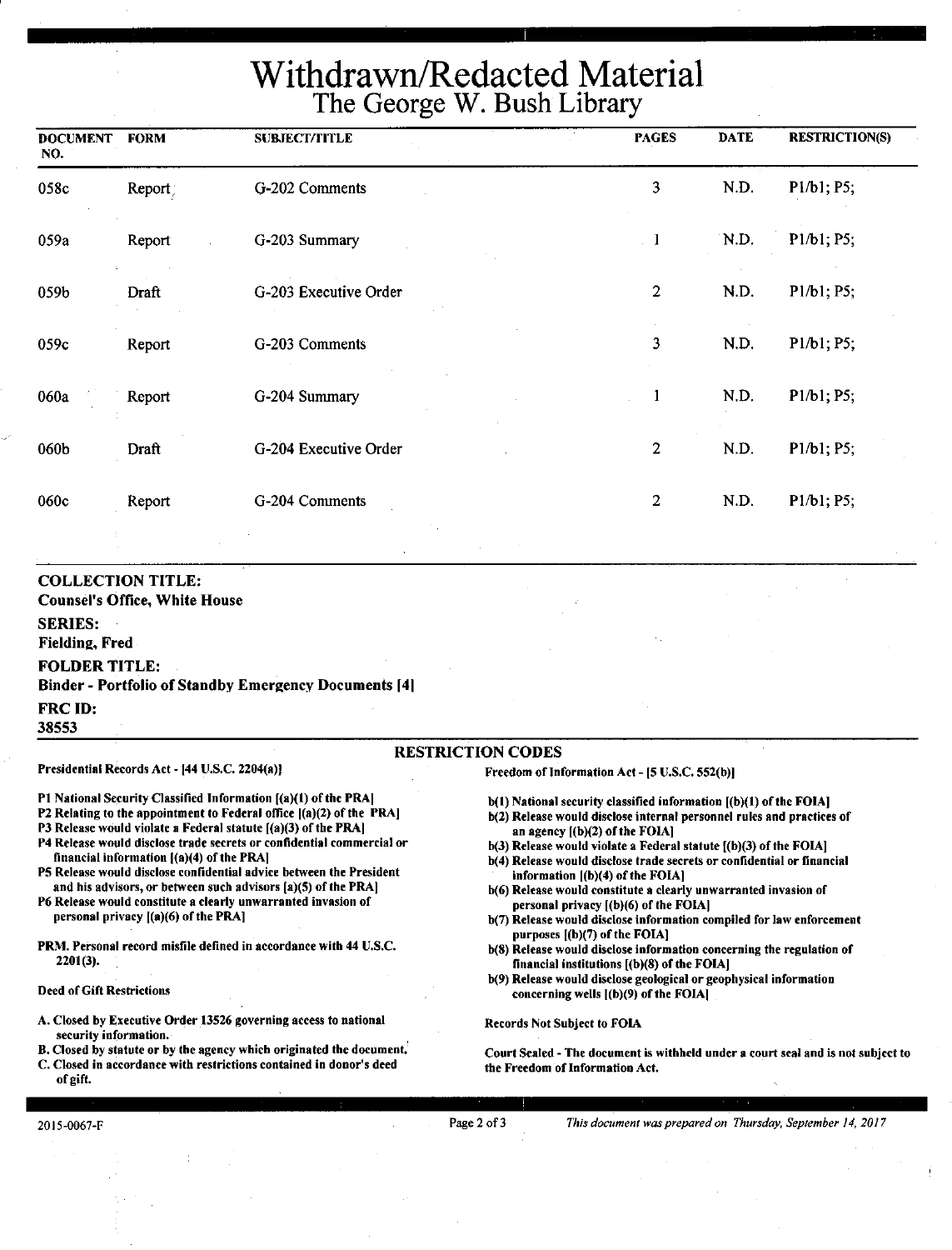# Withdrawn/Redacted Material The George W. Bush Library

| <b>DOCUMENT</b><br>NO. | <b>FORM</b> | <b>SUBJECT/TITLE</b>  | <b>PAGES</b> | <b>DATE</b> | <b>RESTRICTION(S)</b> |
|------------------------|-------------|-----------------------|--------------|-------------|-----------------------|
| 061a                   | Report      | G-205 Summary         |              | N.D.        | P1/b1; P5;            |
| 061b                   | Draft       | G-205 Executive Order | 2            | N.D.        | P1/b1; P5;            |
| 061c                   | Report      | G-205 Comments        | 3            | N.D.        | P1/b1; P5;            |

| 38553                                                            |  |  |
|------------------------------------------------------------------|--|--|
| FRC ID:                                                          |  |  |
| <b>Binder - Portfolio of Standby Emergency Documents [4]</b>     |  |  |
| <b>FOLDER TITLE:</b>                                             |  |  |
| <b>Fielding, Fred</b>                                            |  |  |
| SERIES:                                                          |  |  |
| <b>COLLECTION TITLE:</b><br><b>Counsel's Office, White House</b> |  |  |

#### Presidential Records Act - (44 U.S.C. 2204(a)J

#### RESTRICTION CODES

Freedom of Information Act - (5 U.S.C. SS2(b)]

- Pl National Security Classified Information ((a)(l) of the PRAJ
- P2 Relating to the appointment to Federal office  $[(a)(2)$  of the PRA]
- P3 Release would violate a Federal statute [(a)(3) of the PRA]
- P4 Release would disclose trade secrets or confidential commercial or financial information ((a)(4) of the PRA)
- PS Release would disclose confidential advice between the President and his advisors, or between such advisors (a)(S) of the PRA)
- P6 Release would constitute a clearly unwarranted invasion of personal privacy ((a)(6) of the PRA)
- PRM. Personal record misfile defined in accordance with 44 U.S.C. 2201(3).

Deed of Gift Restrictions

- A. Closed by Executive Order 13526 governing access' to national security information.
- 8. Closed by statute or by the agency which originated the document.
- C. Closed in accordance with restrictions contained in donor's deed of gift.
- $b(1)$  National security classified information  $J(b)(1)$  of the FOIA]
- b(2) Release would disclose internal personnel rules and practices of an agency ((b)(2) of the FOIAl
- b(3) Release would violate a Federal statute ((b)(3) of the FOIA]
- b(4) Release would disclose trade secrets or confidential or financial information ((b)(4) of the FOIA)
- b(6) Release would constitute a clearly unwarranted invasion of personal privacy ((b)(6) of the FOIAJ
- b(7) Release would disclose information compiled for law enforcement purposes ((b)(7) of the **FOIA]**
- b(8) Release would disclose information concerning the regulation of financial institutions ((b)(8) of the FOIA)
- b(9) Release would disclose geological or geophysical information concerning wells ((b)(9) of the FOIA)

Records Not Subject to FOIA

Court Sealed - The document is withheld under a court seal and is not subject to the Freedom of Information Act.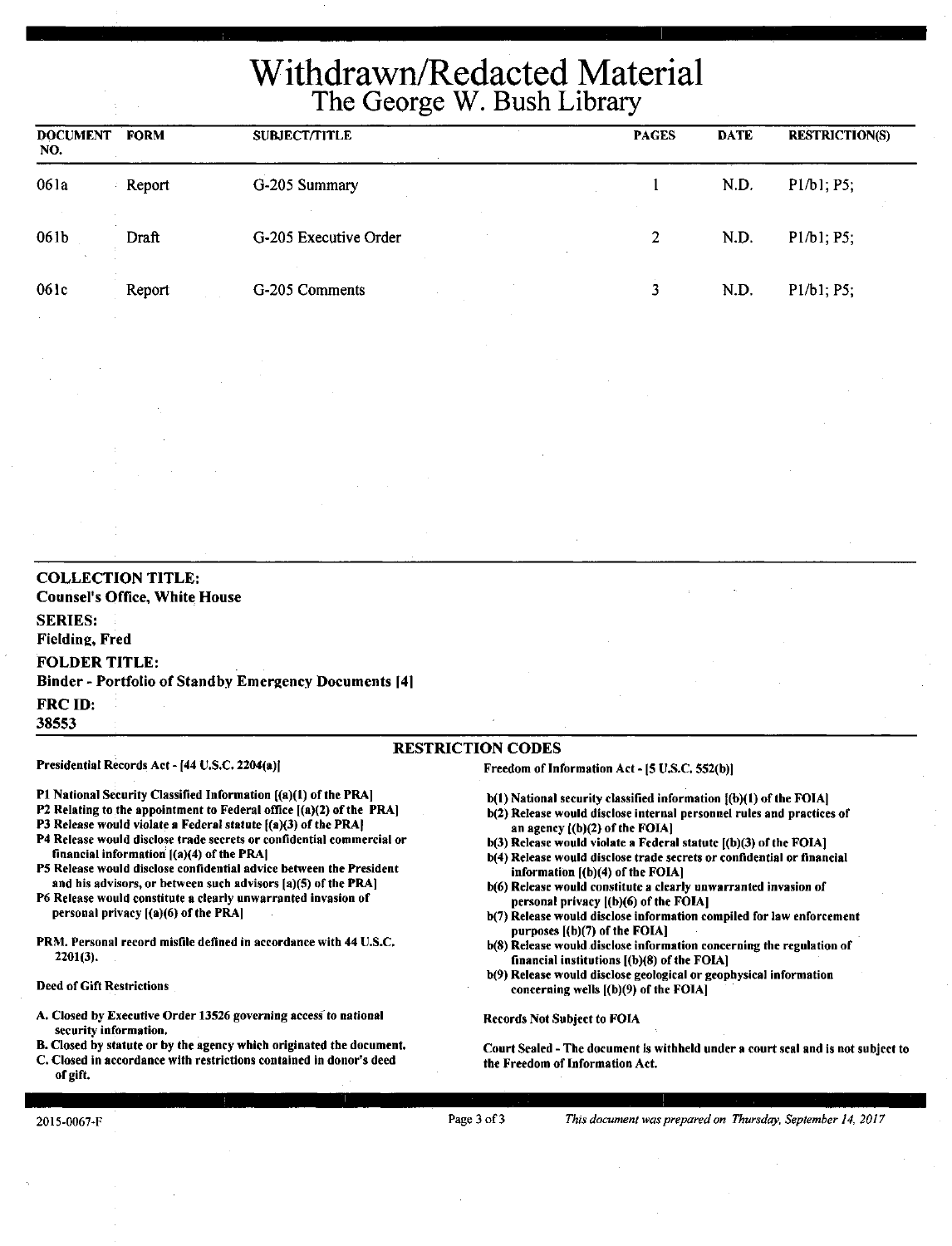56

ente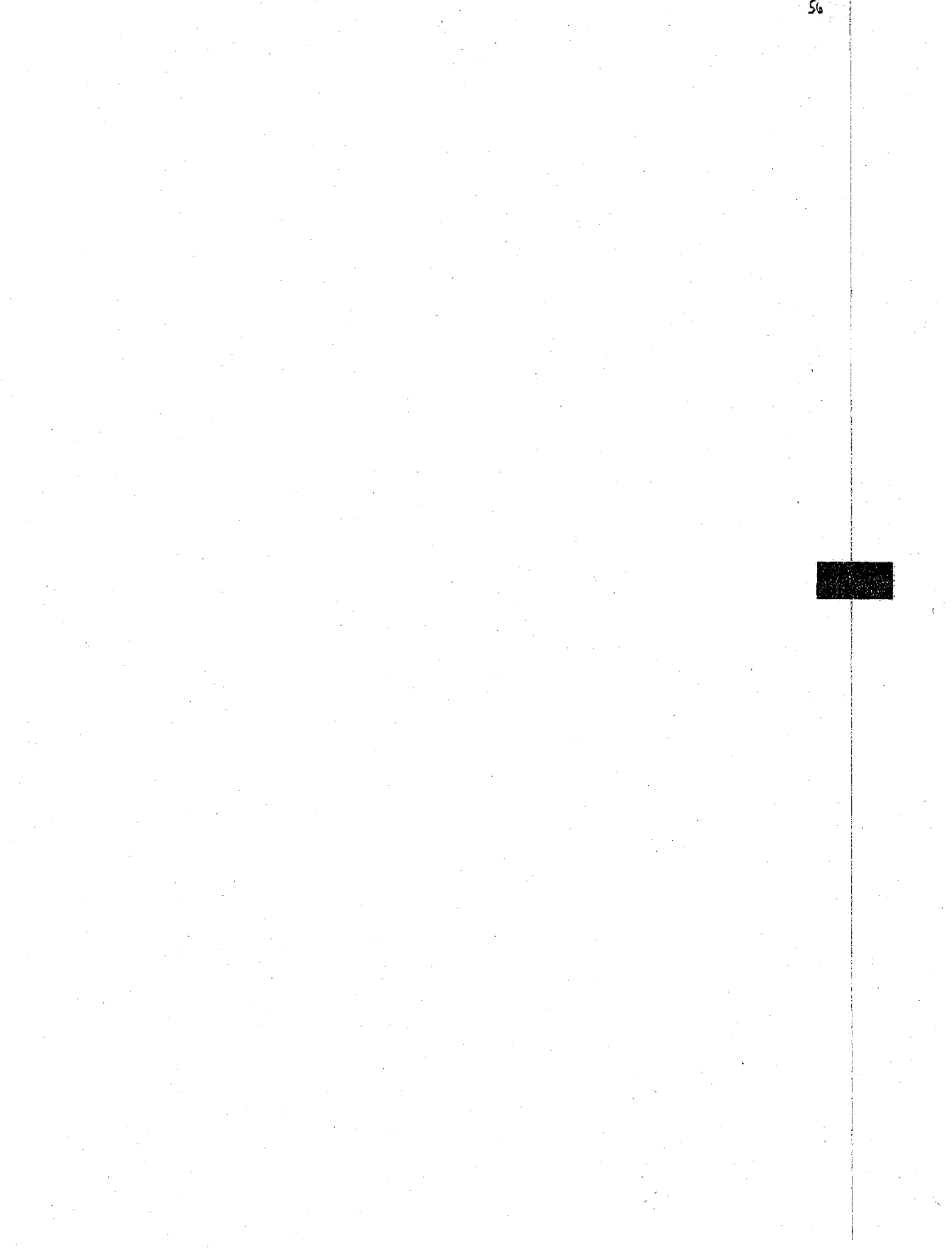| FORM   | <b>SUBJECT/TITLE</b>  | a far |  | <b>PAGES</b> | <b>DATE</b> | <b>RESTRICTION(S)</b> |
|--------|-----------------------|-------|--|--------------|-------------|-----------------------|
| Report | G-103 Executive Order |       |  | 4            | N.D.        | P1/b1; P5;            |

**This marker identifies the original location of the withdrawn item listed above. For a complete list of items withdrawn from this folder, see the Withdrawal/Redaction Sheet at the front of** the **folder.** 

| <b>COLLECTION:</b>                                                                   |            |                      |  |
|--------------------------------------------------------------------------------------|------------|----------------------|--|
| <b>Counsel's Office, White House</b>                                                 |            |                      |  |
| <b>SERIES:</b><br><b>Fielding, Fred</b>                                              |            |                      |  |
| <b>FOLDER TITLE:</b><br><b>Binder - Portfolio of Standby Emergency Documents [4]</b> |            |                      |  |
| <b>FRC ID:</b>                                                                       |            | FOIA ID and Segment: |  |
| 38553<br>OA Num.:<br>4302                                                            | <b>ANC</b> | 2015-0067-F          |  |
| <b>NARA Num.:</b>                                                                    |            |                      |  |

#### RESTRICTION CODES

Presidential Records Act - [44 U.S.C. 2204(a))

Pl National Security Classified Information [(a)(l) of the PRAJ

- P2 Relating to the appointment to Federal office ((a)(2) of the PRA)
- P3 Release would violate a Federal statute  $[(a)(3)$  of the PRA]
- P4 Release would disclose trade secrets or confidential commercial or financial information [(a)(4) of the PRAJ
- PS Release would disclose confidential advise between the President and his advisors, or between such advisors [a)(S) of the PRAJ
- P6 Release would constitute a clearly unwarranted invasion of personal privacy ((a)(6) of the PRAJ
- PRM. Personal record misfile defined in accordance with 44 U.S.C. 2201(3).

Deed of Gift Restrictions

- A. Closed by Executive Order 13526 governing access to national security information.
- B. Closed by statute or by the agency which originated the document.
- C. Closed in accordance with restrictions contained in donor's deed of gift.

b(l) National security classified information ((b)(l) of the FOIA)

Freedom of Information Act - (5 U.S.C. 552(b))

- b(2) Release would disclose internal personnel rules and practices of an agency  $[(b)(2)$  of the FOIA $]$
- $b(3)$  Release would violate a Federal statute  $[(b)(3)$  of the FOIA]
- b(4) Release would disclose trade secrets or confidential or financial information ((b)(4) of the FOIA]
- b(6) Release would constitute a clearly unwarranted invasion of personal privacy [(b)(6) of the FOIA)
- b(7) Release would disclose information compiled for law enforcement purposes ((b)(7) of the FOIA]
- b(8) Release would disclose information concerning the regulation of financial institutions ((b)(8) of the FOIA)
- b(9) Release would disclose geological or geophysical information concerning wells ((b)(9) of the FOIA)

∡ันิ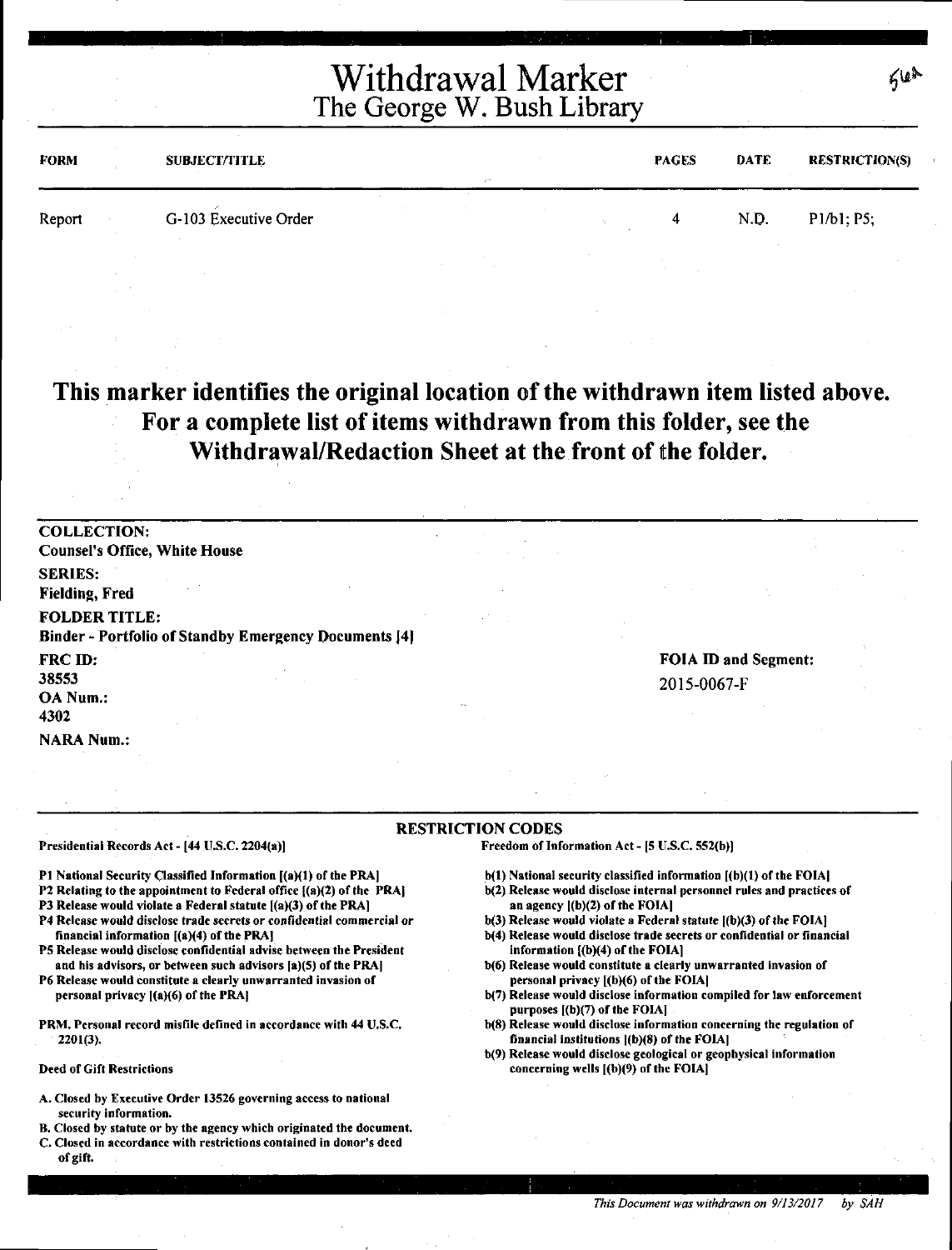| <b>FORM</b> | <b>SUBJECT/TITLE</b> | <b>PAGES</b> | <b>DATE</b> | <b>RESTRICTION(S)</b> |
|-------------|----------------------|--------------|-------------|-----------------------|
| Report      | G-103 Comments       | $2^{\circ}$  | N.D.        | P1/b1; P5;            |
|             |                      |              |             |                       |

**This marker identifies the original location of the withdrawn item listed above. For a complete list of items withdrawn from this folder, see the Withdrawal/Redaction Sheet at the front of the folder.** 

**COLLECTION:**  Counsel's Office, White House **SERIES:**  Fielding, Fred **FOLDER TITLE:**  Binder - Portfolio of Standby Emergency Documents [41 **FRCID:**  38553 **OANum.:**  4302 **NARANum.: FOIA** ID and Segment: 2015-0067-F

#### **RESTRICTION CODES**

Presidential Records Act - [44 U.S.C. 2204(a))

Pl National Security Classified Information ((a)(l) of the PRA)

- P2 Relating to the appointment to Federal office  $[(a)(2)$  of the PRA]
- P3 Release would violate a Federal statute  $[(a)(3)$  of the PRA]
- P4 Release would disclose trade secrets or confidential commercial or financial information ((a)(4) of the PRA)
- PS Release would disclose confidential advise between the President and his advisors, or between such advisors [a)(5) of the PRA]
- P6 Release would constitute a clearly unwarranted invasion of personal privacy [(a)(6) of the PRA]
- PRM. Personal record misfile defined in accordance with 44 U.S.C. 2201(3).

Deed of Gift Restrictions

- A. Closed by Executive Order 13526 governing access to national security information.
- B. Closed by statute or by the agency which originated the document.
- C. Closed in accordance with restrictions contained in donor's deed of gift.

b(l) National security classified information ((b)(l) of the FOIA)

Freedom of Information Act- [S U.S.C. 552(b))

- b(2) Release would disclose internal personnel rules and practices of an agency ((b)(2) of the FOIA]
- $b(3)$  Release would violate a Federal statute  $[(b)(3)$  of the FOIA]
- b(4) Release would disclose trade secrets or confidential or financial information ((b)(4) of the FOIAJ
- b(6) Release would constitute a clearly unwarranted invasion of personal privacy [(b)(6) of the FOIA]
- b(7) Release would disclose information compiled for law enforcement purposes [(b)(7) of the FOIA]
- b(8) Release would disclose information concerning the regulation of financial institutions [(b)(8) of the FOIA)
- b(9) Release would disclose geological or geophysical information concerning wells ((b)(9) of the FOIA]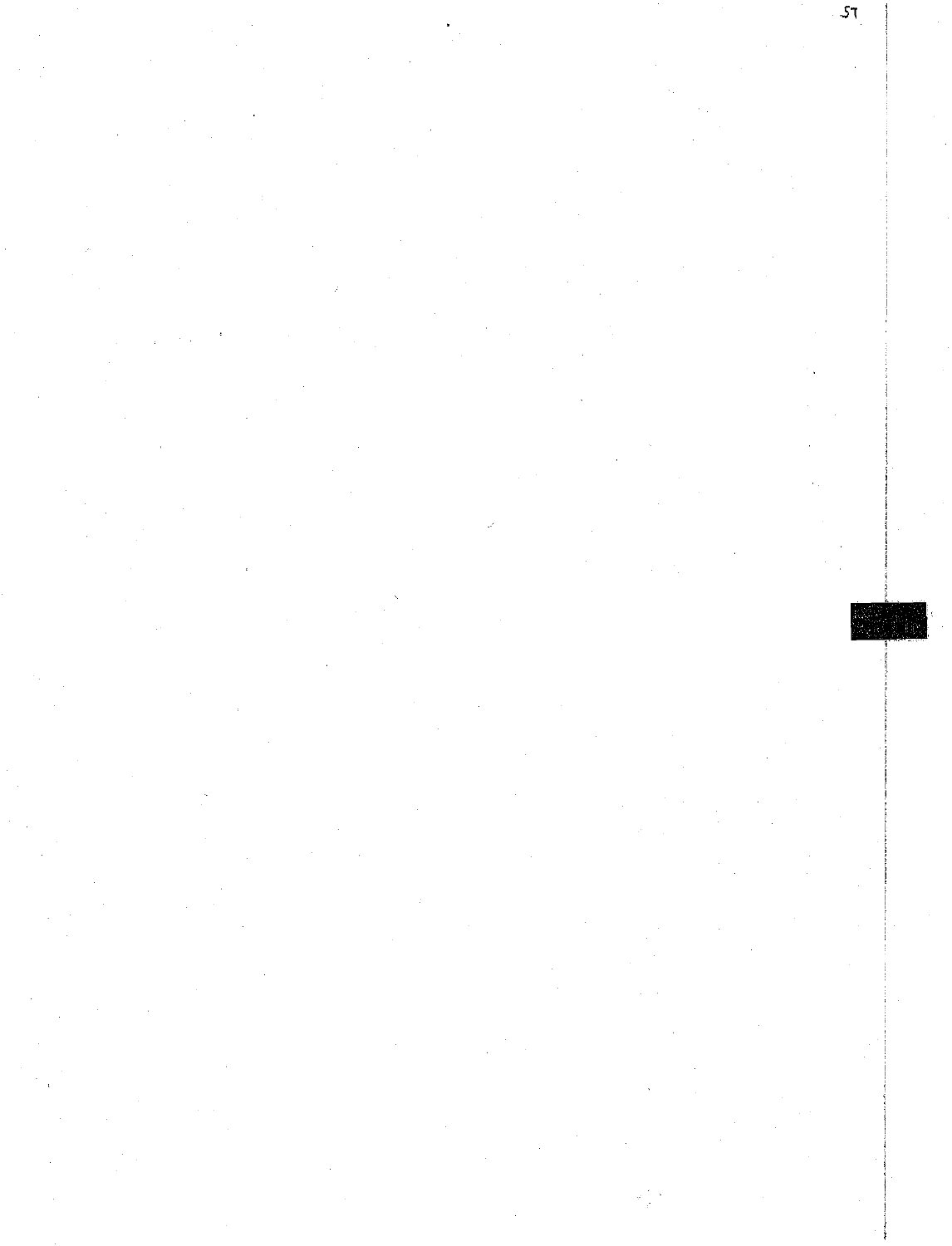| <b>FORM</b> | <b>SUBJECT/TITLE</b> | <b>PAGES</b>   | <b>DATE</b> | <b>RESTRICTION(S)</b> |
|-------------|----------------------|----------------|-------------|-----------------------|
| Report      | G-201 Summary        | 2 <sup>1</sup> | N.D.        | P1/b1; P5;            |
|             |                      |                |             |                       |

### **This marker identifies the original location of the withdrawn item listed above. For a complete list of items withdrawn from this folder, see the Withdrawal/Redaction Sheet at the front of the folder.**

COLLECTION: Counsel's Office, White House SERIES: Fielding, Fred FOLDER TITLE: Binder - Portfolio of Standby Emergency Documents [41 FRC ID: 38553 OANum.: 4302 **NARA Num.:** FOIA ID and Segment: 2015-0067-F

#### RESTRICTION CODES

Presidential Records Act - (44 U.S.C. 2204(a)) Freedom of Information Act - (S U.S.C. 552(b)I

Pl National Security Classified Information ((a)(l) of the PRAJ

- P2 Relating to the appointment to Federal office  $[(a)(2)$  of the PRA
- P3 Release would violate a Federal statute  $[(a)(3)$  of the PRA]
- P4 Release would disclose trade secrets or confidential commercial or financial information ((a)(4) of the PRA]
- PS Release would disclose confidential advise between the President and his advisors, or between such advisors (a)(S) of the PRA)
- P6 Release would constitute a clearly unwarranted invasion of personal privacy  $[(a)(6)$  of the PRA]
- PRM. Personal record misfile defined in accordance with 44 U.S.C. 2201(3).
- Deed of Gift Restrictions
- A. Closed by Executive Order 13526 governing access to national security information,
- B. Closed by statute or by the agency which originated the document.
- C. Closed in accordance with restrictions contained in donor's deed of gift.
- $b(1)$  National security classified information  $[(b)(1)$  of the FOIA]
- b(2) Release would disclose internal personnel rules and practices of an agency l(b)(2) of the FOIAJ
- b(3) Release would violate a Federal statute  $[(b)(3)$  of the FOIA] b(4) Release would disclose trade secrets or confidential or financial
- information  $[(b)(4)$  of the FOIA]
- b(6) Release would constitute a clearly unwarranted invasion of personal privacy  $[(b)(6)$  of the FOIA]
- b(7) Release would disclose information compiled for law enforcement purposes J(b)(7) of the FOIAl
- b(8) Release would disclose information concerning the regulation of financial institutions [(b)(8) of the FOIAJ
- b(9) Release would disclose geological or geophysical information concerning wells ((b)(9) of the FOIA]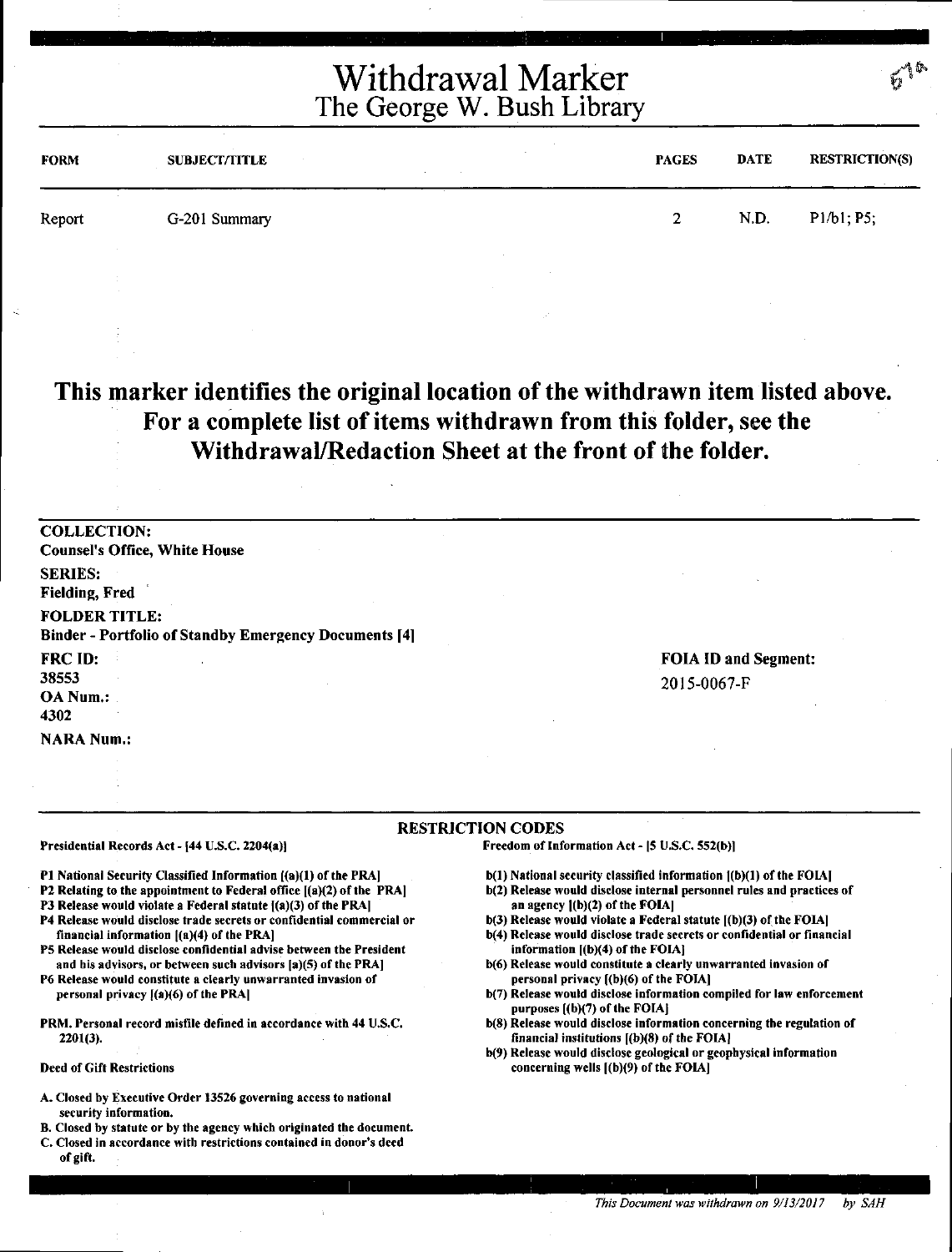| FORM  | <b>SUBJECT/TITLE</b>  | <b>PAGES</b>   | <b>DATE</b> | <b>RESTRICTION(S)</b> |
|-------|-----------------------|----------------|-------------|-----------------------|
| Draft | G-201 Executive Order | 2 <sup>1</sup> | N.D.        | P1/b1, P5;            |
|       |                       |                |             |                       |

### **This marker identifies the original location of the withdrawn item listed above. For a complete list of items withdrawn from this folder, see the Withdrawal/Redaction Sheet at the front of the folder.**

**COLLECTION: Counsel's** Office, **White** House **SERIES:**  Fielding, **Fred FOLDER TITLE:**  Binder- **Portfolio of** Standby Emergency Documents [4] FRC ID: **38553 OANum.:**  4302 **NARA Num.:** 

**FOIA** ID and Segment: 2015-0067-F

#### **RESTRICTION CODES**

Freedom of Information Act - (S U.S.C. 552(b)I

Pl National Security Classified Information [(a)(l) of the PRA]

Presidential Records Act - (44 U.S.C. 2204(a))

- P2 Relating to the appointment to Federal office ((a)(2) of the PRAJ
- P3 Release would violate a Federal statute [(a)(3) of the PRA]
- P4 Release would disclose trade secrets or confidential commercial or financial information ((a)(4) of the PRA]
- PS Release would disclose confidential advise between the President and his advisors, or between such advisors ja)(S) of the PRA)
- P6 Release would constitute a clearly unwarranted invasion of personal privacy ((a)(6) of the PRA)
- PRM. Personal record misfile defined in accordance with 44 U.S.C. 2201(3).

#### Deed of Gift Restrictions

- A. Closed by Executive Order 13526 governing access to national security information.
- B. Closed by statute or by the agency which originated the document.
- C. Closed in accordance with restrictions contained in donor's deed of gift.
- b(l) National security classified information ((b)(l) of the FOIA)
- b(2) Release would disclose internal personnel rules and practices of an agency [(b)(2) of the FOIAJ
- $b(3)$  Release would violate a Federal statute  $(6)(3)$  of the FOIA]
- b(4) Release would disclose trade secrets or confidential or financial information  $[(b)(4)$  of the FOIA]
- b(6) Release would constitute a clearly unwarranted invasion of personal privacy l(b)(6) of the FOIA]
- b(7) Release would disclose information compiled for law enforcement purposes [(b)(7) of the FOIAJ
- b(8) Release would disclose information concerning the regulation of financial institutions ((b)(8) of the FOIA)
- b(9) Release would disclose geological or geophysical information concerning wells ((b)(9) of the FOIAJ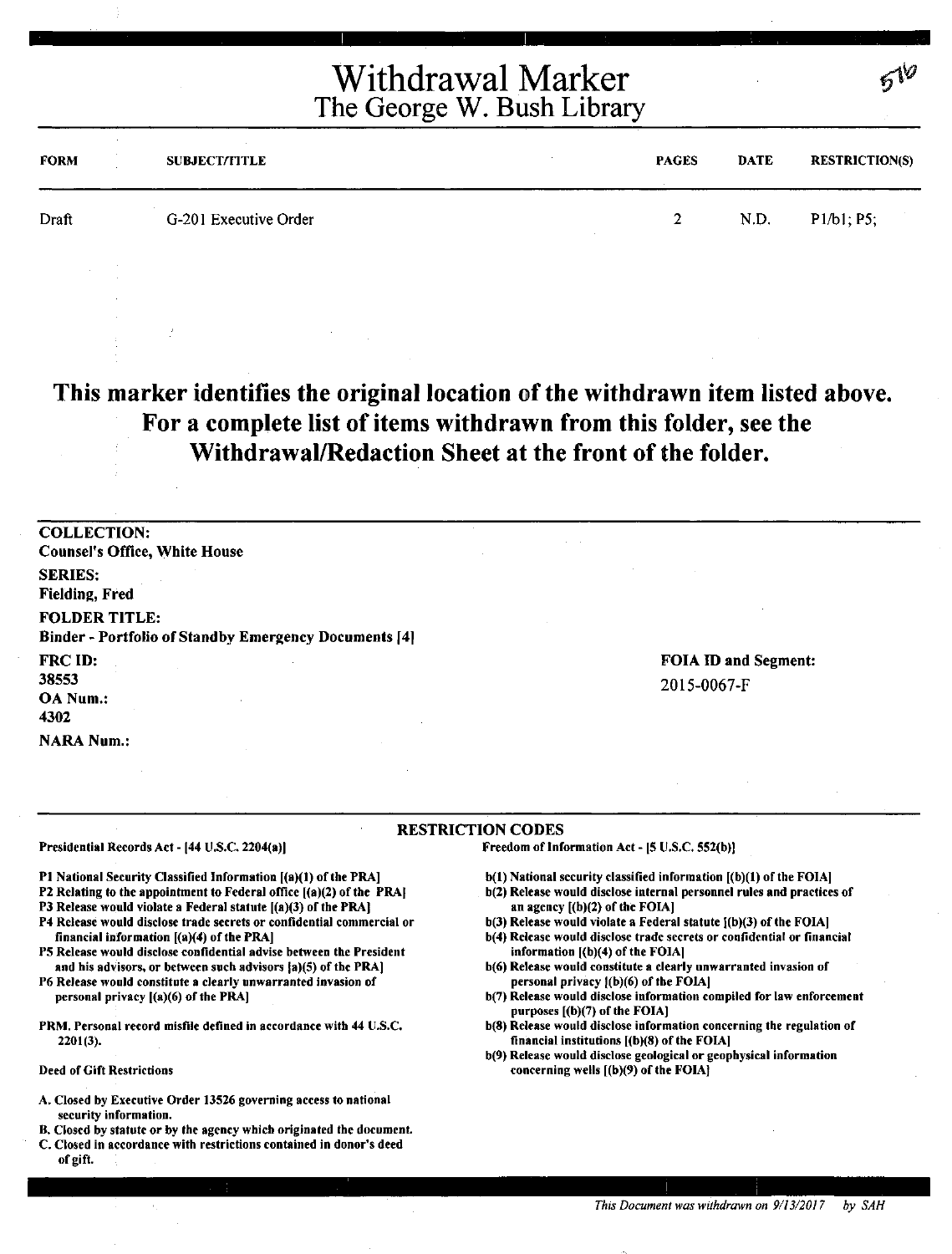| <b>FORM</b> | <b>SUBJECT/TITLE</b> | <b>PAGES</b>      | <b>DATE</b> | <b>RESTRICTION(S)</b> |
|-------------|----------------------|-------------------|-------------|-----------------------|
| Report      | G-201 Comments       | <u> 2. I</u><br>▵ | N.D.        | P1/b1; P5;            |
|             |                      |                   |             |                       |

## **This marker identifies the original location of the withdrawn item listed above. For a complete list of items withdrawn from this folder, see the Withdrawal/Redaction Sheet at the front of the folder.**

COLLECTION: Counsel's Office, White House SERIES: Fielding, Fred FOLDER TITLE: Binder - Portfolio of Standby Emergency Documents [4] FRC ID: 38553 OA Num.: 4302 NARA Num.: FOIA ID and Segment: 2015-0067-F

#### RESTRICTION CODES

Presidential Records Act - [44 U.S.C. 2204(a)l

- Pl National Security Classified Information [(a)(l) of the PRA) P2 Relating to the appointment to Federal office ((a)(2) of the PRA]
- P3 Release would violate a Federal statute  $[(a)(3)$  of the PRA]
- P4 Release would disclose trade secrets or confidential commercial or financial information  $[(a)(4)$  of the PRA]
- PS Release would disclose confidential advise between the President and his advisors, or between such advisors (a)(S) of the PRA)
- P6 Release would constitute a clearly unwarranted invasion of personal privacy ((a)(6) of the PRAJ
- PRM. Personal record misfile defined in accordance with 44 U.S.C. 2201(3).

Deed of Gift Restrictions

- A. Closed by Executive Order 13526 governing access to national security information.
- B. Closed by statute or by the agency which originated the document.
- C. Closed in accordance with restrictions contained in donor's deed of gift.

b(l) National security classified information ((b)(l) of the FOIAJ

Freedom of Information Act. [5 U.S.C. 552(b))

- b(2) Release would disclose internal personnel rules and practices of an agency  $[(b)(2)$  of the FOIA $]$
- $b(3)$  Release would violate a Federal statute  $[(b)(3)$  of the FOIA]
- b(4) Release would disclose trade secrets or confidential or financial information  $($ b $)(4)$  of the FOIA $]$
- b(6) Release would constitute a clearly unwarranted invasion of personal privacy ((b)(6) of the FOIA)
- b(7) Release would disclose information compiled for law enforcement purposes [(b)(7) of the FOIAJ
- b(S) Release would disclose information concerning the regulation of financial institutions f(b)(S) of the FOIA]
- b(9) Release would disclose geological or geophysical information concerning wells  $[(b)(9)$  of the FOIA]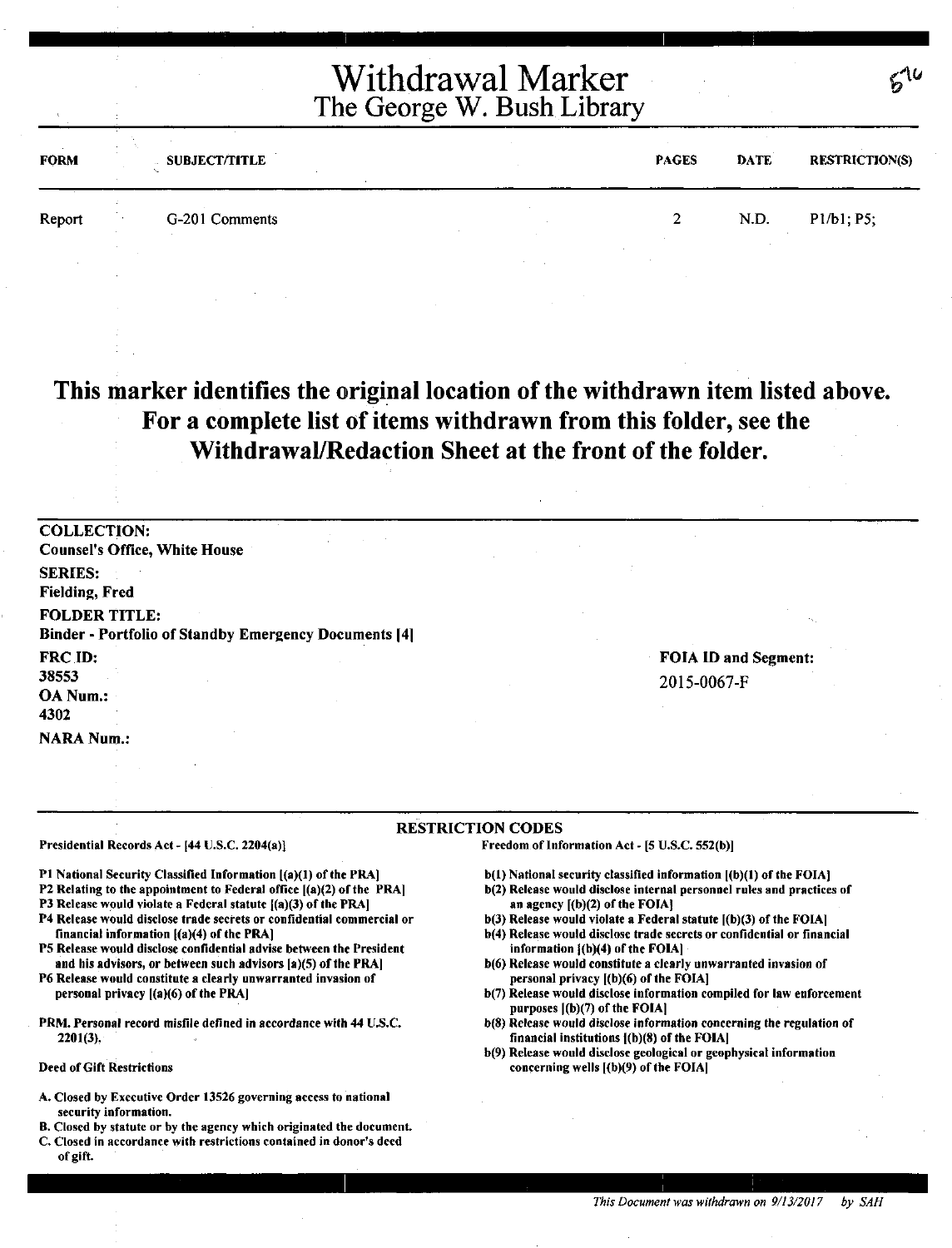$\label{eq:2.1} \frac{1}{2} \int_{\mathbb{R}^3} \frac{1}{\sqrt{2}} \, \frac{1}{\sqrt{2}} \, \frac{1}{\sqrt{2}} \, \frac{1}{\sqrt{2}} \, \frac{1}{\sqrt{2}} \, \frac{1}{\sqrt{2}} \, \frac{1}{\sqrt{2}} \, \frac{1}{\sqrt{2}} \, \frac{1}{\sqrt{2}} \, \frac{1}{\sqrt{2}} \, \frac{1}{\sqrt{2}} \, \frac{1}{\sqrt{2}} \, \frac{1}{\sqrt{2}} \, \frac{1}{\sqrt{2}} \, \frac{1}{\sqrt{2}} \, \frac{1}{\sqrt{2}} \,$ 

 $58<sup>2</sup>$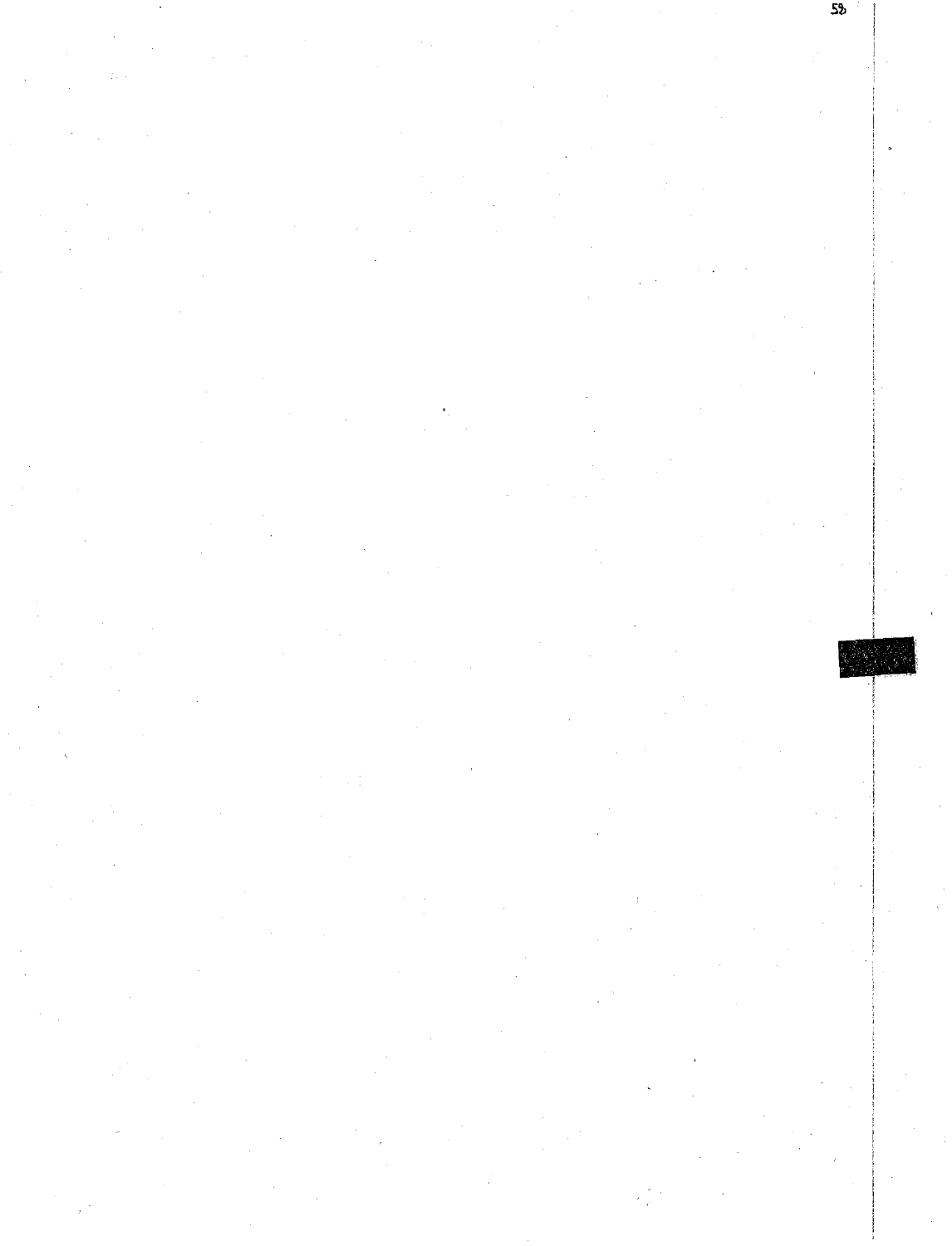| <b>FORM</b> | <b>SUBJECT/TITLE</b> | <b>PAGES</b> | <b>DATE</b> | <b>RESTRICTION(S)</b> |
|-------------|----------------------|--------------|-------------|-----------------------|
| Report      | G-202 Summary        |              | N.D.        | P1/b1; P5;            |
|             |                      |              |             |                       |

### **This marker identifies the original location of the withdrawn item listed above. For a complete list of items withdrawn from this folder, see the Withdrawal/Redaction Sheet at the front of the folder.**

#### COLLECTION: Counsel's Office, White House SERIES: Fielding, Fred FOLDER TITLE: Binder - Portfolio of Standby Emergency Documents [41 FRC ID: 38553 OANum.: 4302 **NARA Num.:** FOIA ID and Segment: 2015-0067-F

#### RESTRICTION CODES

Presidential Records Act - [44 U.S.C. 2204(a)]

Pl National Security Classified Information [(a)(l) of the PRA) P2 Relating to the appointment to Federal office  $[(a)(2)$  of the PRA.

P3 Release would violate a Federal statute [(a)(3) of the PRA]

- P4 Release would disclose trade secrets or confidential commercial or financial information [(a)(4) of the PRAI
- PS Release would disclose confidential advise between the President and his advisors, or between such advisors (a)(S) of the PRAJ
- P6 Release would constitute a clearly unwarranted invasion of personal privacy ((a)(6) of the PRAJ
- PRM. Personal record misfile defined in accordance with 44 U.S.C. 2201(3).

Deed of Gift Restrictions

- A. Closed by Executive Order 13526 governing access to national security information.
- B. Closed by statute or by the agency which originated the document.
- C. Closed in accordance with restrictions contained In donor's deed of gift.

b(l) National security classified information ((b)(l) of the FOIAJ

Freedom of Information Act - [5 U.S.C. 552(b)]

- b(2) Release would disclose internal personnel rules and practices of **an** agency ((b)(2) of the FOIAJ
- b(3) Release would violate a Federal statute ((b)(3) of the FOIAJ
- b(4) Release would disclose trade secrets or confidential or financial information ((b)(4) of the FOIAJ
- b(6) Release would constitute a clearly unwarranted invasion of personal privacy ((b)(6) of the FOIA)
- b(7) Release would disclose information compiled for law enforcement purposes ((b)(7) of the FOIAJ
- b(8) Release would disclose information concerning the regulation of financial institutions [(b)(8) of the FOIA)
- b(9) Release would disclose geological or geophysical information concerning wells ((b)(9) of the FOIA)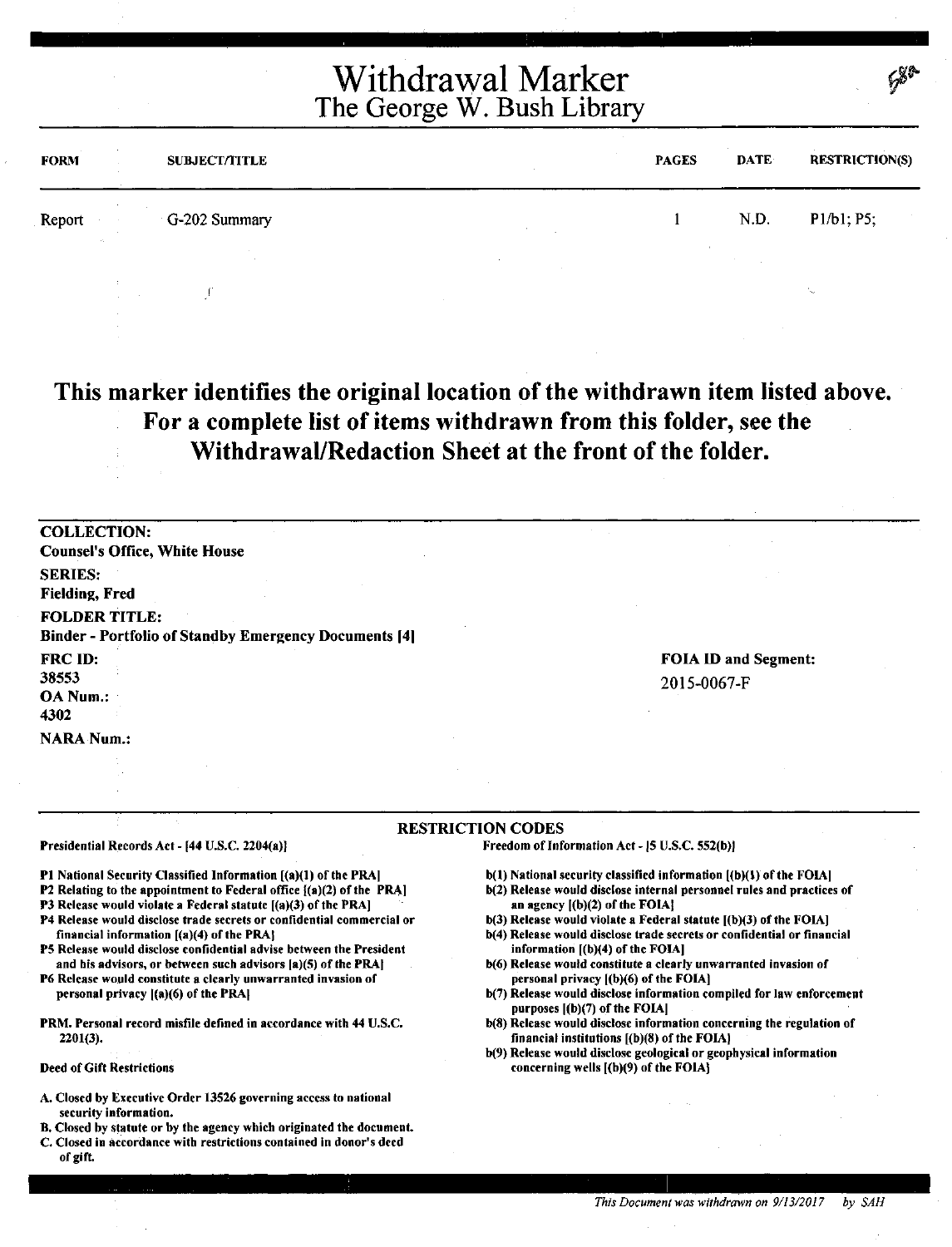| FORM  | <b>SUBJECT/TITLE</b>  | <b>PAGES</b> | DATE | <b>RESTRICTION(S)</b> |
|-------|-----------------------|--------------|------|-----------------------|
| Draft | G-202 Executive Order | $\mathbf{2}$ | N.D. | P1/b1; P5;            |

### **This marker identifies the original location of the withdrawn item listed above. For a complete list of items withdrawn from this folder, see the Withdrawal/Redaction Sheet at the front of the folder.**

| <b>COLLECTION:</b>                                           |                      |
|--------------------------------------------------------------|----------------------|
| <b>Counsel's Office, White House</b>                         |                      |
| <b>SERIES:</b>                                               |                      |
| Fielding, Fred                                               |                      |
| <b>FOLDER TITLE:</b>                                         |                      |
| <b>Binder - Portfolio of Standby Emergency Documents [4]</b> |                      |
| <b>FRC ID:</b>                                               | FOIA ID and Segment: |
| 38553                                                        | 2015-0067-F          |
| OA Num.:                                                     |                      |
| 4302                                                         |                      |
| <b>NARA Num.:</b>                                            |                      |

#### RESTRICTION CODES

Presidential Records Act- [44 U.S.C. 2204(a))

Pl National Security Classified Information [(a)(l) of the PRA]

- P2 Relating to the appointment to Federal office  $[(a)(2)$  of the PRA]
- P3 Release would violate a Federal statute [(a)(3) of the PRA]
- P4 Release would disclose trade secrets or confidential commercial or financial information [(a)(4) of the PRA]
- PS Release would disclose confidential advise between the President and his advisors, or between such advisors (a)(S) of the PRA)
- P6 Release would constitute a clearly unwarranted invasion of personal privacy ((a)(6) of the PRA)
- PRM. Personal record misfile defined in accordance with 44 U.S.C. 2201(3).

Deed of Gift Restrictions

- A. Closed by Executive Order 13526 governing access to national security information.
- B. Closed by statute or by the agency which originated the document. C. Closed in accordance with restrictions contained in donor's deed of gift.
- Freedom of Information Act [5 U.S.C. 552(b)]
	- b(l) National security classified information ((b)(l) of the FOIAJ
	- b(2) Release would disclose internal personnel rules and practices of an agency ((b)(2) of the FOIAJ
	- $b(3)$  Release would violate a Federal statute  $(6)(3)$  of the FOIA]
	- b(4) Release would disclose trade secrets or confidential or financial information ((b)(4) of the FOIA)
	- b(6) Release would constitute a clearly unwarranted invasion of personal privacy ((b)(6) of the FOIAJ
	- b(7) Release would disclose information compiled for law enforcement purposes [(b)(7) of the FOIAl
	- b(8) Release would disclose information concerning the regulation of financial institutions [(b)(8) of the FOIA]
	- b(9) Release would disclose geological or geophysical information concerning wells ((b)(9) of the FOIA]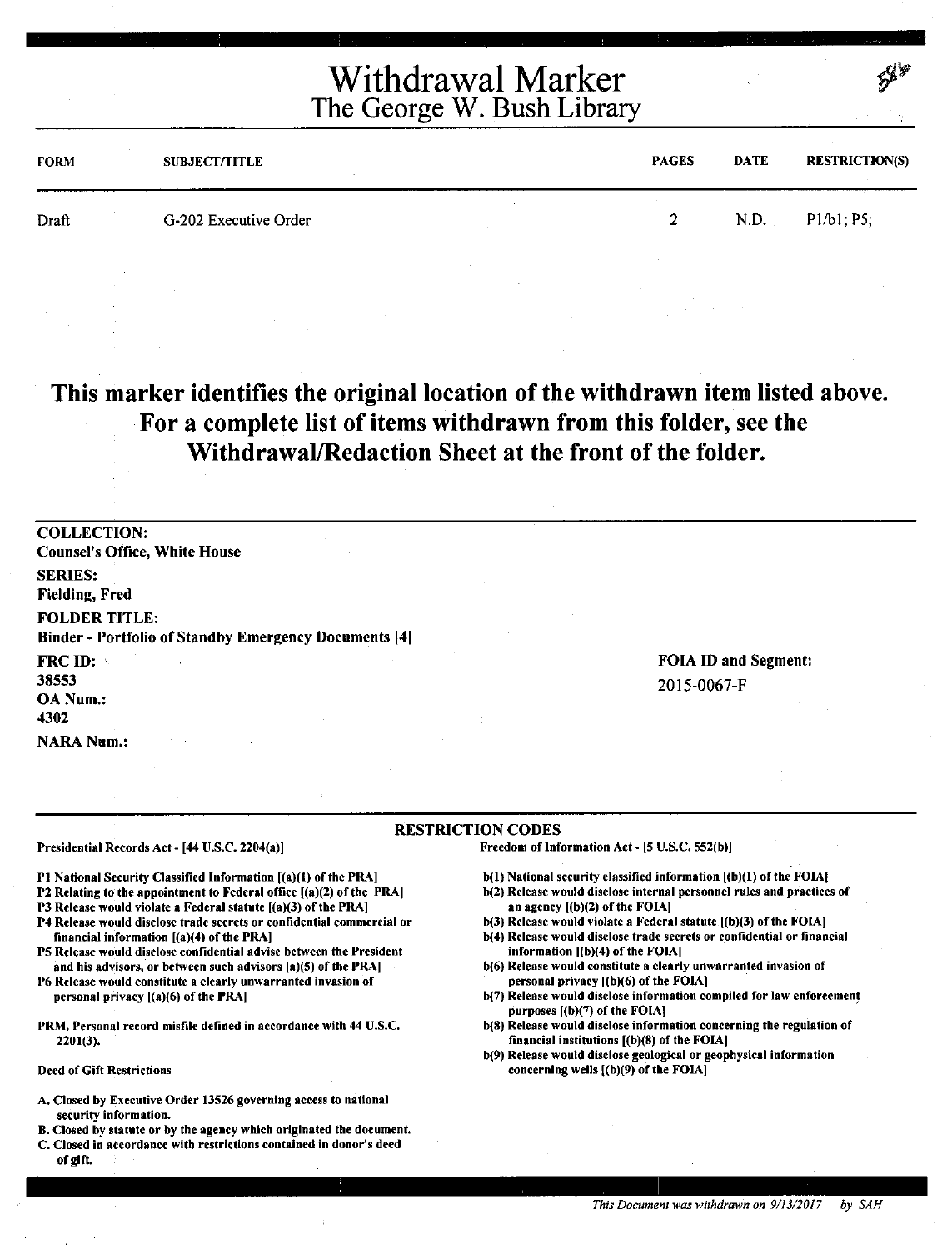| <b>FORM</b> | <b>SUBJECT/TITLE</b> | <b>PAGES</b> | <b>DATE</b> | <b>RESTRICTION(S)</b> |
|-------------|----------------------|--------------|-------------|-----------------------|
| Report      | G-202 Comments       | 3.           | N.D.        | P1/b1; P5;            |
|             |                      |              |             |                       |

**This marker identifies the original location of the withdrawn item listed above. For a complete list of items withdrawn from this folder, see the Withdrawal/Redaction Sheet at the front of the folder.** 

**COLLECTION: Counsel's Office, White House SERIES: Fielding, Fred FOLDER TITLE: Binder** - **Portfolio of Standby Emergency Documents** (41 FRC ID: **38553 OANum.: 4302 NARA Num.: FOIA** ID **and Segment:**  20 I 5-0067-F

#### **RESTRICTION CODES**

Presidential Records Act - (44 U.S.C. 2204(a)]

P1 National Security Classified Information [(a)(1) of the PRA]

- P2 Relating to the appointment to Federal office ((a)(2) of the PRA)
- P3 Release would violate a Federal statute  $[(a)(3)$  of the PRA]
- P4 Release would disclose trade secrets or confidential commercial or financial information ((a)(4) of the PRA]
- PS Release would disclose confidential advise between the President and his advisors, or between such advisors (a)(S) of the PRA)
- P6 Release would constitute a clearly unwarranted invasion of personal privacy ((8)(6) of the PRAJ
- PRM. Personal record misfile defined in accordance with 44 U.S.C. 2201(3).

Deed of Gift Restrictions

- A. Closed by Executive Order 13526 governing access to national security information.
- 8. Closed by statute or by the agency which originated the document.
- C. Closed in accordance with restrictions contained in donor's deed of gift.

b(l) National security classified information ((b)(l) of the FOJAJ

Freedom of Information Act - (5 U.S.C. 552(b))

- b(2) Release would disclose internal personnel rules and practices of an agency [(b)(2) of the FOIA)
- b(3) Release would violate a Federal statute [(b)(3) of the FOIA]
- b(4) Release would disclose trade secrets or confidential or financial information ((b)(4) of the FOIAI
- b(6) Release would constitute a clearly unwarranted invasion of personal privacy ((b)(6) of the FOIAI
- b(7) Release would disclose information compiled for law enforcement purposes [(b)(7) of the FOIAI
- b(8) Release would disclose information concerning the regulation of financial institutions ((b)(8) of the FOIAJ
- b(9) Release would disclose geological or geophysical information concerning wells  $|(b)(9)$  of the FOIA]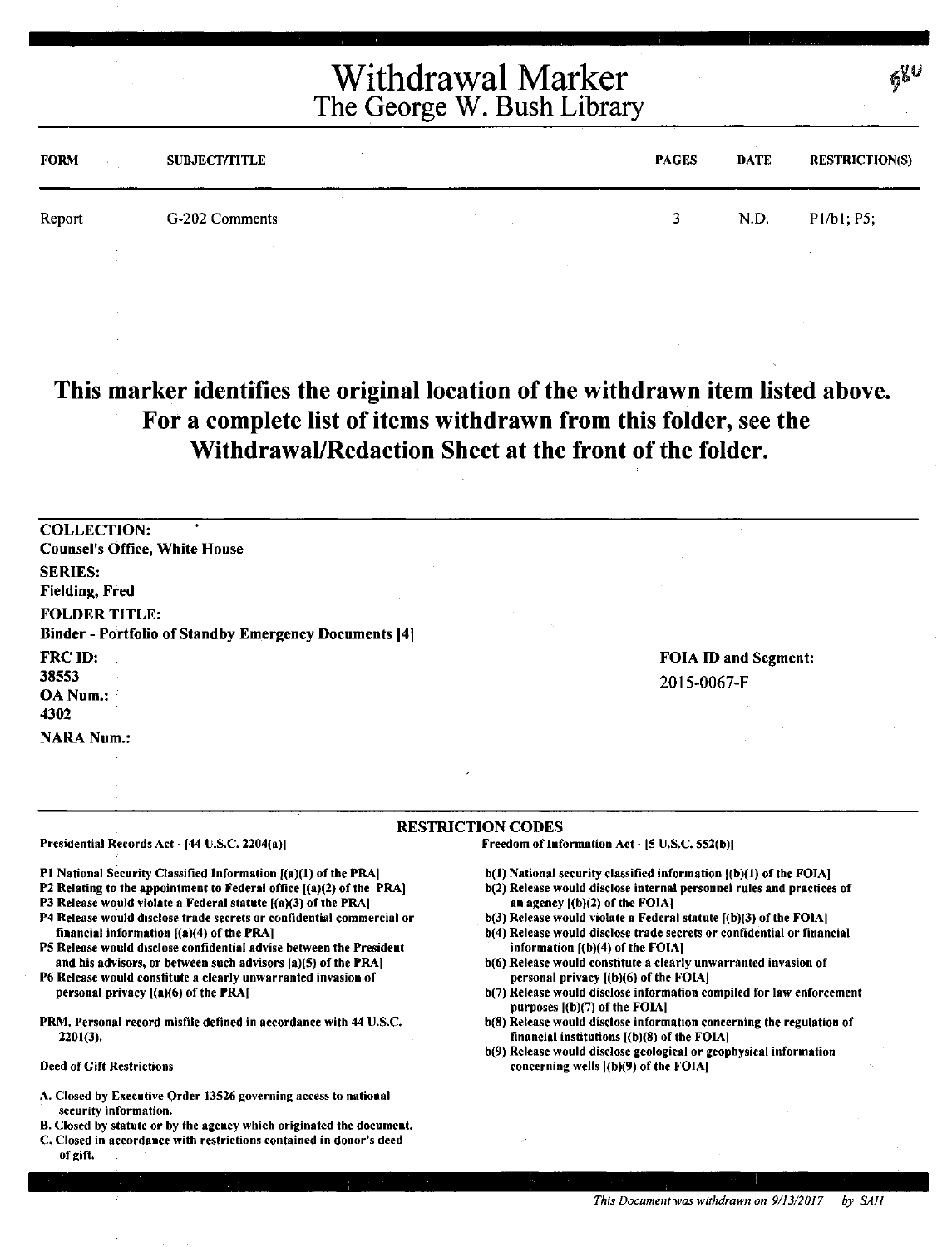R.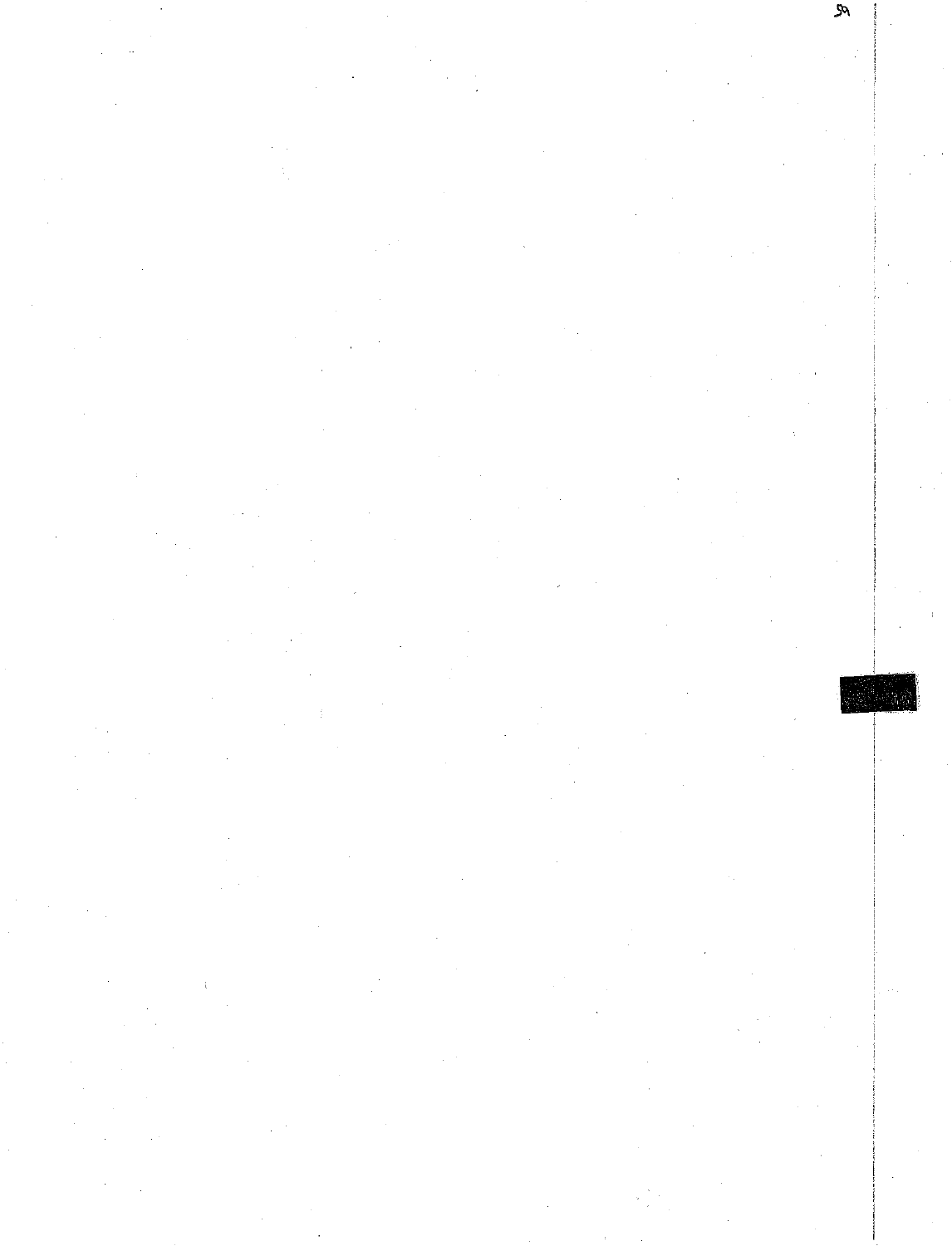| <b>FORM</b> | <b>SUBJECT/TITLE</b> | <b>PAGES</b> | <b>DATE</b> | <b>RESTRICTION(S)</b> |
|-------------|----------------------|--------------|-------------|-----------------------|
| Report      | G-203 Summary        |              | N.D.        | P1/b1; P5;            |
|             |                      |              |             |                       |

### **This marker identifies the original location of the withdrawn item listed above. For a complete list of items withdrawn from this folder, see the Withdrawal/Redaction Sheet at the front of the folder.**

| <b>COLLECTION:</b><br><b>Counsel's Office, White House</b>                           |                                     |
|--------------------------------------------------------------------------------------|-------------------------------------|
| <b>SERIES:</b><br><b>Fielding, Fred</b>                                              |                                     |
| <b>FOLDER TITLE:</b><br><b>Binder - Portfolio of Standby Emergency Documents [4]</b> |                                     |
| FRC ID:<br>38553<br>OA Num.:<br>4302                                                 | FOIA ID and Segment:<br>2015-0067-F |
| <b>NARA Num.:</b>                                                                    |                                     |
|                                                                                      |                                     |

#### RESTRICTION CODES

Presidential Records Act - (44 U.S.C. 2204(a)]

Pl National Security Classified Information ((a)(l) of the PRAJ

- P2 Relating to the appointment to Federal office [(a)(2) of the PRA)
- P3 Release would violate a Federal statute  $[(a)(3)$  of the PRA]
- P4 Release would disclose trade secrets or confidential commercial or financial information [(a)(4) of the PRA)
- PS Release would disclose confidential advise between the President and his advisors, or between such advisors (a)(S) of the PRAI

P6 Release would constitute a clearly unwarranted invasion of personal privacy l(a)(6) of the **PRAI** 

PRM. Personal record misfile defined in accordance with 44 U.S.C. 2201(3).

Deed of Gift Restrictions

- A. Closed by Executive Order 13526 governing access to national security information.
- B. Closed by statute or by the agency which originated the document.
- C. Closed in accordance with restrictions contained in donor's deed of gift.

b(l) National security classified information ((b)(l) of the FOIAJ

Freedom of Information Act - (S U.S.C. 5S2(b))

- b(2) Release would disclose internal personnel rules and practices of an agency  $[(b)(2)$  of the FOIA]
- $b(3)$  Release would violate a Federal statute  $[(b)(3)$  of the FOIA]
- b(4) Release would disclose trade secrets or confidential or financial information  $[(b)(4)$  of the FOIA]
- b(6) Release would constitute a clearly unwarranted invasion of personal privacy [(b)(6) of the FOIA]
- b(7) Release would disclose information compiled for law enforcement purposes  $[(b)(7)$  of the FOIA]
- b(8) Release would disclose information concerning the regulation of financial institutions ((b)(8) of the FOIA)
- b(9) Release would disclose geological or geophysical information concerning wells f(b)(9) of the FOIA)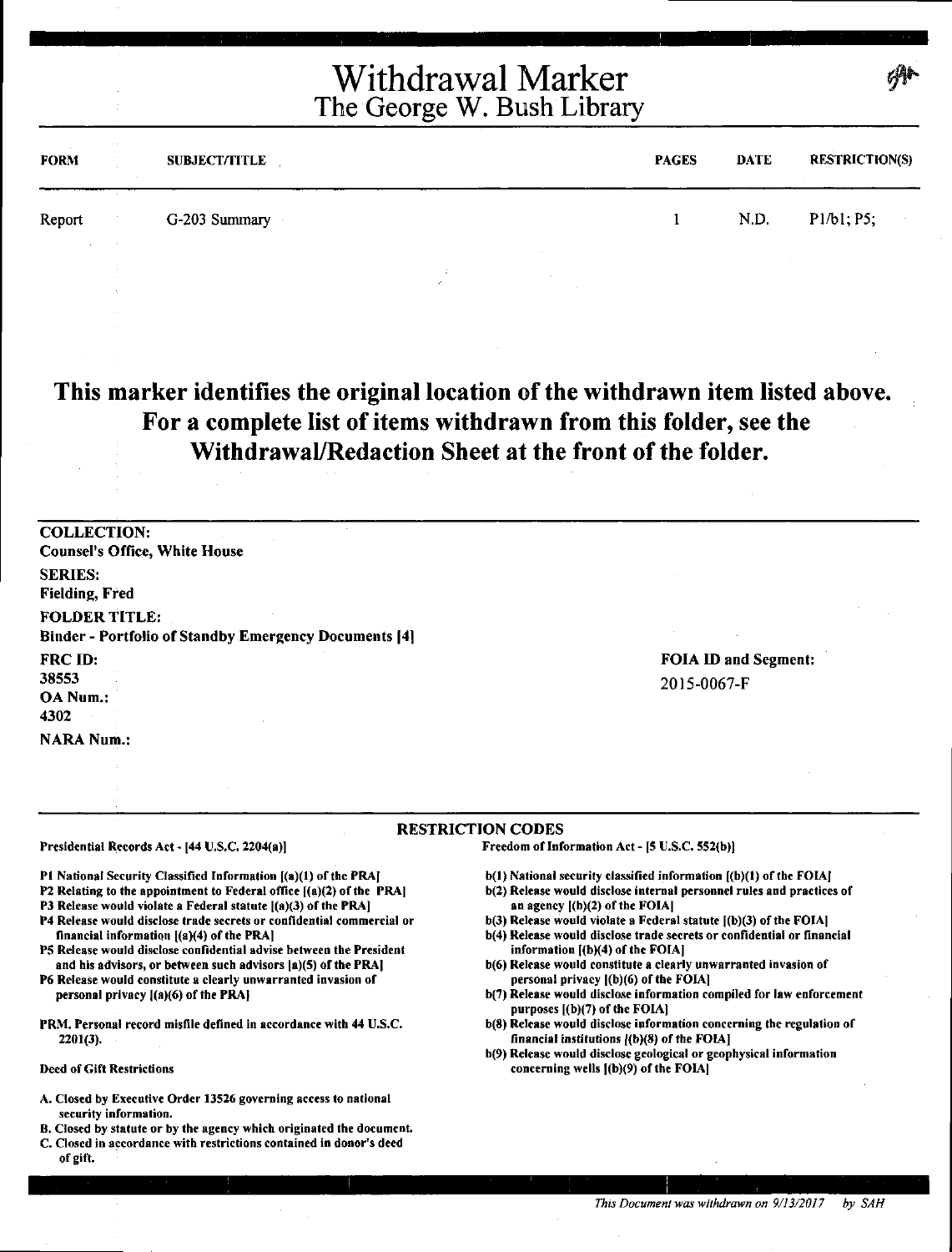| <b>FORM</b> | SUBJECT/TITLE         | <b>PAGES</b> | <b>DATE</b> | <b>RESTRICTION(S)</b> |
|-------------|-----------------------|--------------|-------------|-----------------------|
| Draft       | G-203 Executive Order | $2^{\circ}$  | N.D.        | P1/b1; P5;            |
|             |                       |              |             |                       |

### **This marker identifies the original location of the withdrawn item listed above. For a complete list of items withdrawn from this folder, see the Withdrawal/Redaction Sheet at the front of the folder.**

COLLECTION: Counsel's Office, White House SERIES: Fieldin2, Fred FOLDER TITLE: Binder - Portfolio of Standby Emergency Documents [4] FRCID: 38553 OANum.: 4302 NARA Num.:

FOIA ID and Segment: 2015-0067-F

#### RESTRICTION CODES

Freedom of Information Act - (5 U.S.C. 552(b)I

P1 National Security Classified Information  $[(a)(1)$  of the PRA]

Presidential Records Act - {44 U.S.C. 2204(a)}

- P2 Relating to the appointment to Federal office  $[(a)(2)$  of the PRA]
- P3 Release would violate a Federal statute  $[(a)(3)$  of the PRA]
- P4 Release would disclose trade secrets or confidential commercial or financial information ((a)(4) of the PRA)
- P5 Release would disclose confidential advise between the President and his advisors, or between such advisors [a)(S) of the PRAI
- P6 Release would constitute a clearly unwarranted invasion of personal privacy ((a)(6) of the PRA)
- PRM. Personal record misfile defined in accordance with 44 U.S.C. 2201(3).
- Deed of Gift Restrictions
- A. Closed by Executive Order 13526 governing access to national security information.
- B. Closed by statute or by the agency which originated the document.
- C. Closed in accordance with restrictions contained in donor's deed of gift.
- b(l) National security classified information ((b)(l) of the FOIA)
- b(2) Release would disclose internal personnel rules and practices of an agency  ${(b)(2) of the FOIA}$
- $b(3)$  Release would violate a Federal statute  $($ ( $b)$  $(3)$ ) of the FOIA $|$
- b(4) Release would disclose trade secrets or confidential or financial information  $[(b)(4)$  of the FOIA]
- b(6) Release would constitute a clearly unwarranted invasion of personal privacy [(b)(6) of the FOIA] •
- b(7) Release would disclose information compiled for law enforcement purposes ((b)(7) of the FOIAJ
- b(8) Release would disclose information concerning the regulation of financial institutions l(b)(8) of the FOIAJ
- b(9) Release would disclose geological or geophysical information concerning wells [(b)(9) of the FOIA]

*This Document was withdrawn on 9/13/2017* by *SAH*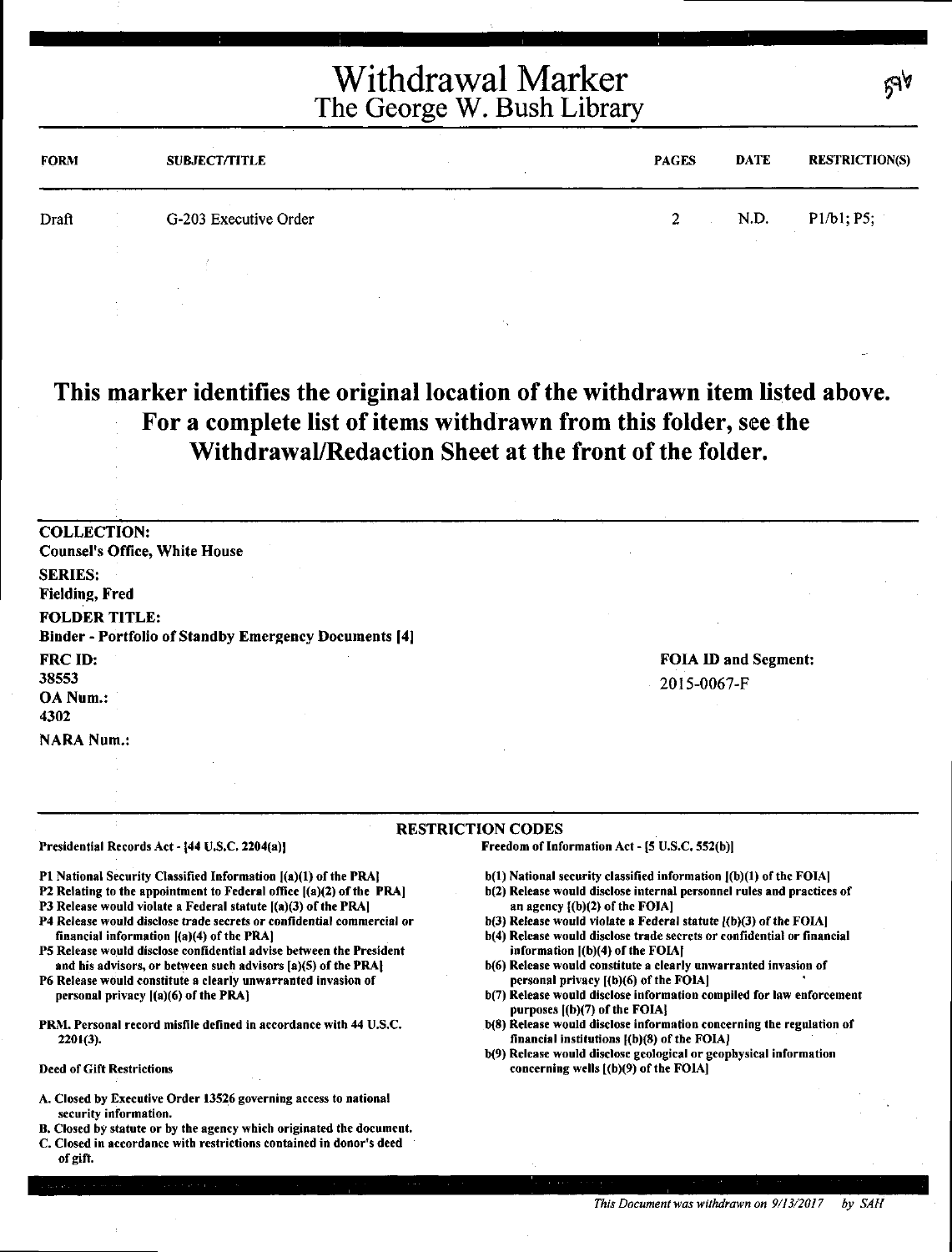| <b>FORM</b> | <b>SUBJECT/TITLE</b> |  | <b>PAGES</b> | <b>DATE</b> | <b>RESTRICTION(S)</b> |
|-------------|----------------------|--|--------------|-------------|-----------------------|
| Report      | G-203 Comments       |  |              | N.D.        | P1/b1; P5;            |
|             |                      |  |              |             |                       |

**This marker identifies the original location of the withdrawn item listed above. For a complete list of items withdrawn from this folder, see the Withdrawal/Redaction Sheet at the front of the folder.** 

COLLECTION: Counsel's Office, White House SERIES: Fielding, Fred FOLDER TITLE: Binder - Portfolio of Standby Emergency Documents [41 FRCID: 38553 OANum.: 4302 **NARA Num.:** FOIA ID and Segment: 2015-0067-F

#### RESTRICTION CODES

Presidential Records Act - (44 U.S.C. 2204(a)I

Pl National Security Classified Information ((a)(l) of the PRAJ

- P2 Relating to the appointment to Federal office [(a)(2) of the PRA)
- P3 Release would violate a Federal statute  ${(a)(3)}$  of the PRA]
- P4 Release would disclose trade secrets or confidential commercial or financial information ((a)(4) of the PRA)
- PS Release would disclose confidential advise between the President and his advisors, or between such advisors [a)(S) of the PRA)
- P6 Release would constitute a clearly unwarranted invasion of personal privacy ((a)(6) of the PRA]
- PRM. Personal record misfile defined in accordance with 44 U.S.C. 2201(3).

Deed of Gift Restrictions

- A. Closed by Executive Order 13526 governing access to national security information.
- B. Closed by statute or by the agency which originated the document. C. Closed in accordance with restrictions contained in donor's deed of gift.

b(1) National security classified information ((b)(1) of the FOIAl

Freedom of Information Act - (S U.S.C. 552(b)]

- b(2) Release would disclose internal personnel rules and practices of an agency [(b)(2) of the FOIA]
- $b(3)$  Release would violate a Federal statute  ${(b)(3)}$  of the FOIA)
- b(4) Release would disclose trade secrets or confidential or financial information [(b)(4) of the FOIA]
- b(6) Release would constitute a clearly unwarranted invasion of personal privacy  $[(b)(6)$  of the FOIA].
- .b(7) Release would disclose information compiled for law enforcement purposes [(b)(7) of the FOIA]
- b(S) Release would disclose information concerning the regulation of financial institutions ((b)(S) of the FOIA]
- b(9) Release would disclose geological or geophysical information concerning wells ((b)(9) of the FOIA)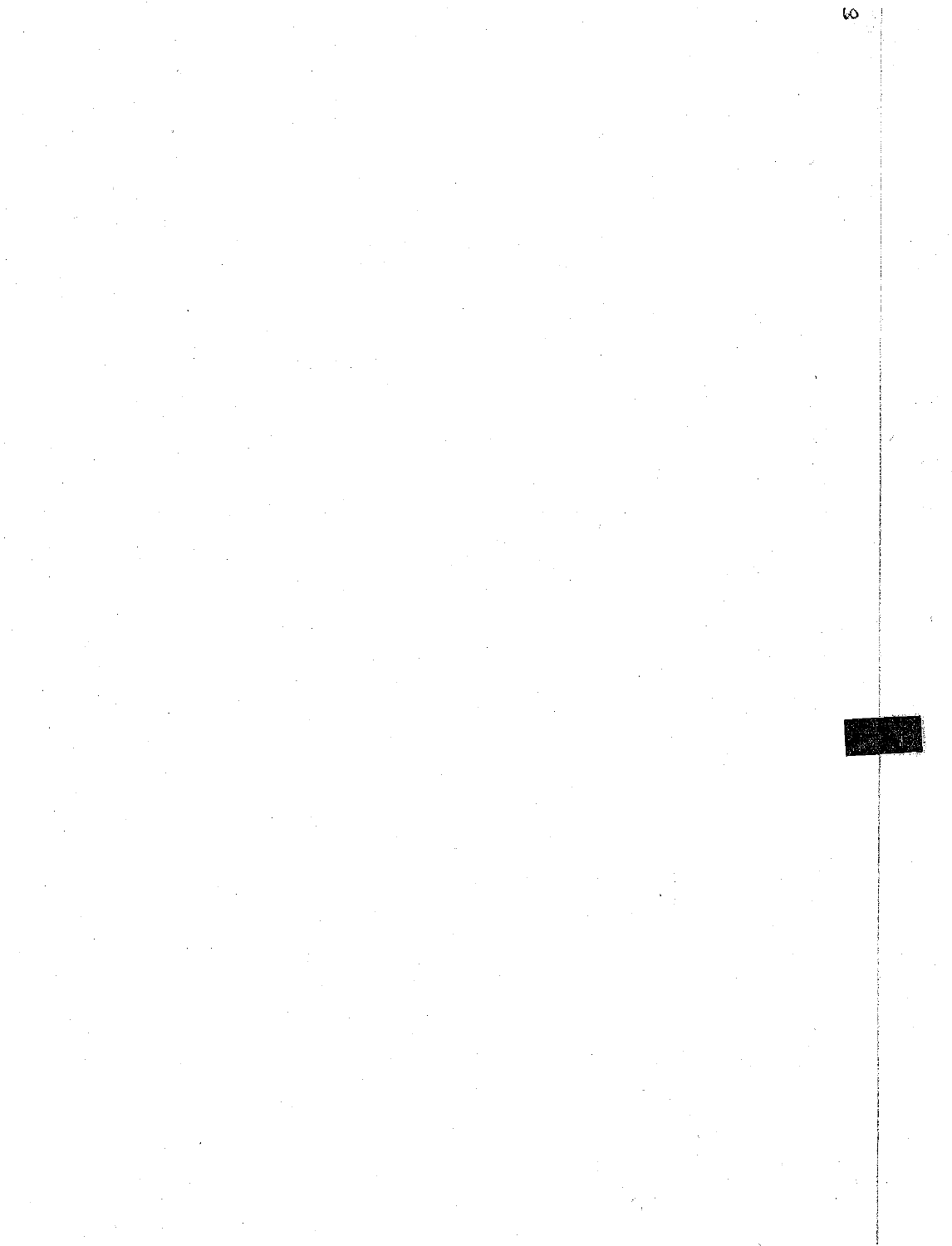| <b>FORM</b> | <b>SUBJECT/TITLE</b> | <b>PAGES</b> | <b>DATE</b> | <b>RESTRICTION(S)</b> |
|-------------|----------------------|--------------|-------------|-----------------------|
| Report      | G-204 Summary        |              | N.D.        | P1/b1; P5;            |
|             |                      |              |             |                       |

**This marker identifies the original location of the withdrawn item listed above. For a complete list of items withdrawn from this folder, see the Withdrawal/Redaction Sheet at the front of the folder.** 

**COLLECTION: Counsel's Office, White House SERIES: Fielding, Fred FOLDER TITLE: Binder** - **Portfolio of Standby Emergency Documents [41 FRCID: 38553 OANum.: 4302 NARA Num.:** 

FOIA ID **and Segment:**  2015-0067-F

#### **RESTRICTION CODES**

Presidential Records Act - (44 U.S.C. 2204(a))

Pt National Security Classified Information ((a)(I) of the PRAJ

- P2 Relating to the appointment to Federal office [(a)(2) of the PRAJ
- P3 Release would violate a Federal statute ((a)(3) of the PRA]
- P4 Release would disclose trade secrets or confidential commercial or financial information  $[(a)(4)$  of the PRA $]$
- PS Release would disclose confidential advise between the President and his advisors, or between such advisors (a)(S) of the PRA)
- P6 Release would constitute a clearly unwarranted invasion of personal privacy ((a)(6) of the PRA]
- PRM. Personal record misfile defined in accordance with 44 U.S.C. 2201(3),

Deed of Gift Restrictions

- A. Closed by Executive Order 13526 governing access to national security information.
- B. Closed by statute or by the agency which originated the document.
- C. Closed in accordance with restrictions contained in donor's deed of gift.

 $b(1)$  National security classified information  $[(b)(1)$  of the FOIA]

Freedom of Information Act - [5 U.S.C. SS2(b)J

- b(2) Release would disclose internal personnel rules and practices of an agency l(b)(2) of the FOIAI
- $b(3)$  Release would violate a Federal statute  $[(b)(3)$  of the FOIA]
- b(4) Release would disclose trade secrets or confidential or financial information  $[(b)(4)$  of the FOIA]
- b(6) Release would constitute a clearly unwarranted invasion of personal privacy l(b)(6) of the FOIAI
- b(7) Release would disclose information compiled for law enforcement purposes l(b)(7) of the **FOIA]**
- b(8) Release would disclose information concerning the regulation of financial institutions ((b)(8) of the FOIA)
- b(9) Release would disclose geological or geophysical information concerning wells  $[(b)(9)$  of the FOIA]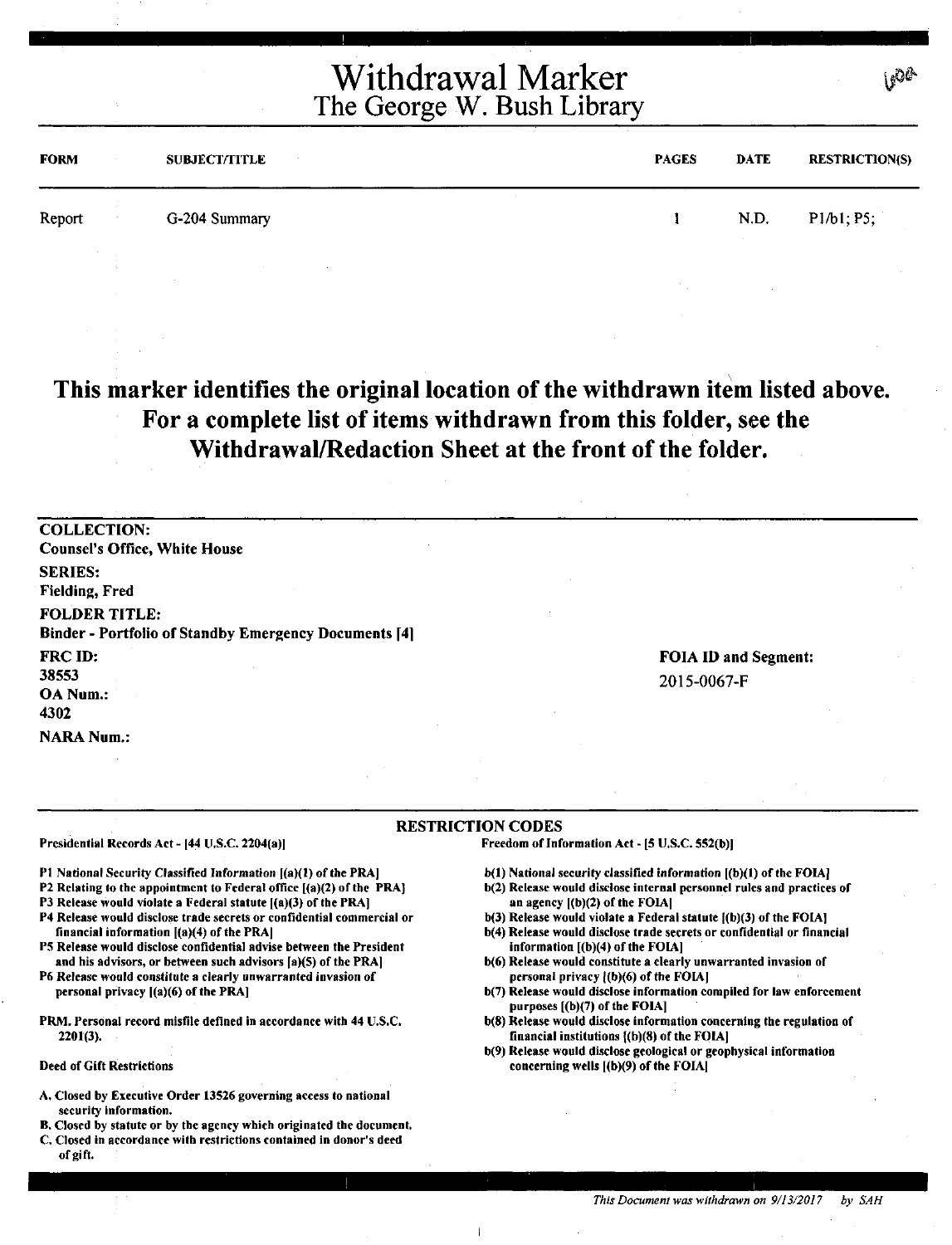| <b>FORM</b> | <b>SUBJECT/TITLE</b>  | - 10 | <b>PAGES</b> | <b>DATE</b> | <b>RESTRICTION(S)</b> |
|-------------|-----------------------|------|--------------|-------------|-----------------------|
| Draft       | G-204 Executive Order |      | n.           | N.D.        | $-$ P1/b1; P5;        |
|             |                       |      |              |             |                       |

**This marker identifies the original location of the withdrawn item listed above. For a complete list of items withdrawn from this folder, see the Withdrawal/Redaction Sheet at the front of the folder.** 

COLLECTION: Counsel's Office, White House SERIES: Fielding, Fred FOLDER TITLE: Binder - Portfolio of Standby Emergency Documents (41 FRCID: 38553 OANum.: 4302 **NARA Num.:** FOIA ID and Segment: 2015-0067-F

#### RESTRICTION CODES

Presidential Records Act - [44 U.S.C. 2204(a)]

Pl National Security Classified Information l(a)(l) of the PRA)

P2 Relating to the appointment to Federal office  $[(a)(2)$  of the PRA]

P3 Release would violate a Federal statute  $[(a)(3)$  of the PRA]

P4 Release would disclose trade secrets or confidential commercial or financial information [(a)(4) of the PRAJ

PS Release would disclose confidential advise between the President and his advisors, or between such advisors (a)(S) of the PRA)

P6 Release would constitute a clearly unwarranted invasion of personal privacy ((a)(6) of the PRA)

PRM. Personal record misfile defined in accordance with 44 U.S,C. 2201(3).

Deed of Gift Restrictions

A. Closed by Executive Order 13526 governing access to national security information.

B. Closed by statute or by the agency which originated the document.

C. Closed in accordance with restrictions contained in donor's deed of gift.

b(1) National security classified information [(b)(l) of the FOIA]

Freedom of Information Act - [5 U.S.C. 552(b)]

- b(2) Release would disclose internal personnel rules and practices of an agency [(b)(2) of the FOIAI
- $b(3)$  Release would violate a Federal statute  $[(b)(3)$  of the FOIA]
- b(4) Release would disclose trade secrets or confidential or financial information [(b)(4) of the FOIA)
- b(6) Release would constitute a clearly unwarranted invasion of personal privacy ((b)(6) of the FOIA)
- b(7) Release would disclose information compiled for law enforcement purposes [(b)(7) of the FOIAJ
- b(8) Release would disclose information concerning the regulation of financial institutions  $(6)(8)$  of the FOIA]
- b(9) Release would disclose geological or geophysical information concerning wells f(b)(9) of the FOIA)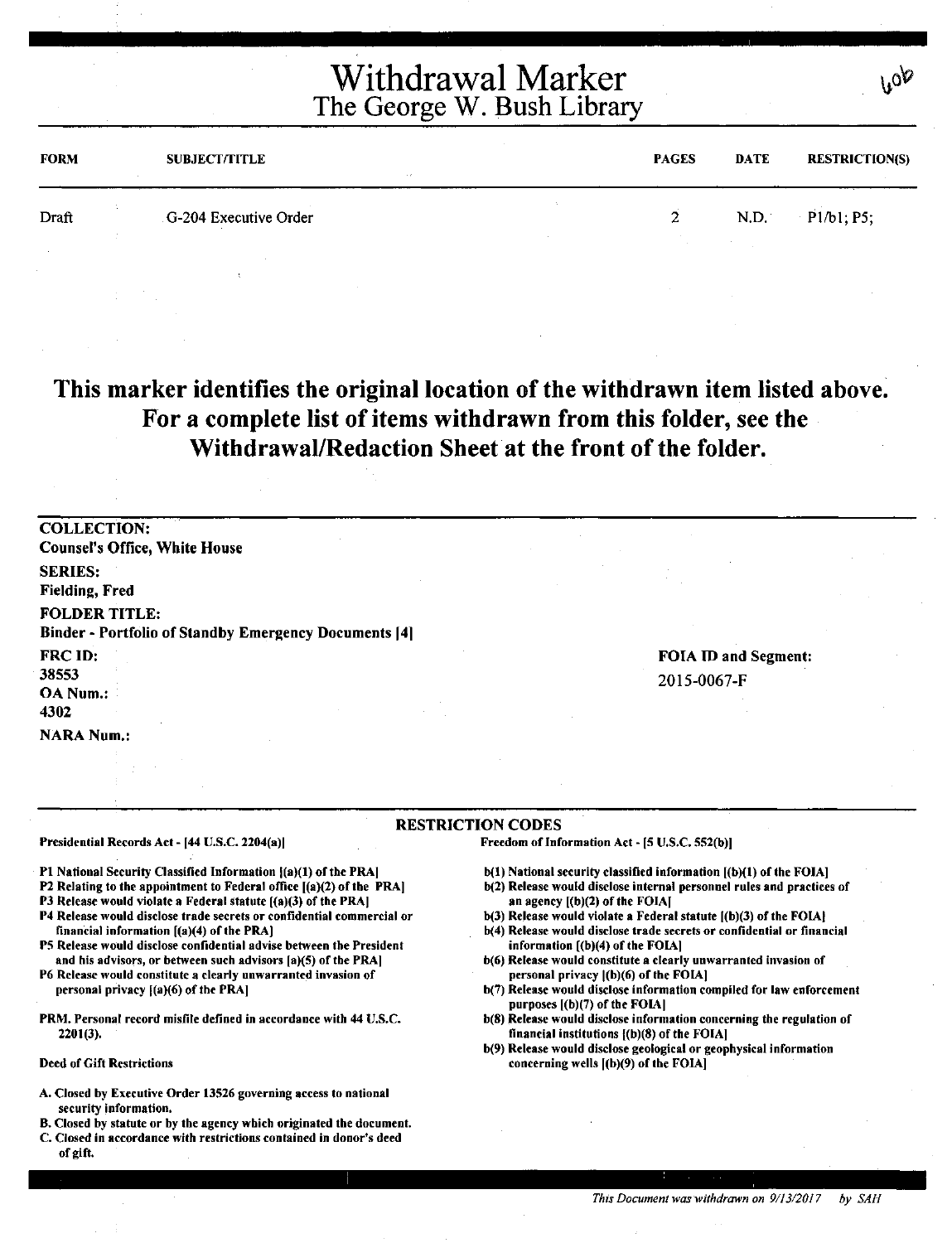| <b>FORM</b> | <b>SUBJECT/TITLE</b> | <b>PAGES</b>   | <b>DATE</b> | <b>RESTRICTION(S)</b> |
|-------------|----------------------|----------------|-------------|-----------------------|
| Report      | G-204 Comments       | $\hat{ }$<br>∸ | N.D.        | P1/b1; P5;            |
|             |                      |                |             |                       |

**This marker identifies the original location of the withdrawn item listed above. For a complete list of items withdrawn from this folder, see the Withdrawal/Redaction Sheet at the front of the folder.** 

COLLECTION: Counsel's Office, White House SERIES: Fielding, Fred FOLDER TITLE: Binder- Portfolio of Standby Emergency Documents [41 FRCID: 38553 OA Num.: 4302 **NARA Num.:** 

FOIA ID and Segment: 2015-0067-F

#### RESTRICTION CODES

Presidential Records Act - [44 U.S.C. 2204(a)]

- Pl National Security Classified Information ((a)(l) of the PRA]
- P2 Relating to the appointment to Federal office  $I(a)(2)$  of the PRAJ P3 Release would violate a Federal statute ((a)(3) of the PRA)
- P4 Release would disclose trade secrets or confidential commercial or
- financial information ((a)(4) of the PRA) PS Release would disclose confidential advise between the President
- and his advisors, or between such advisors  $[a](5)$  of the PRA] P6 Release would constitute a clearly unwarranted invasion of
- personal privacy ((a)(6) of the PRAJ
- PRM. Personal record misfile defined in accordance with 44 U,S.C. 2201(3).

Deed of Gift Restrictions

- A. Closed by Executive Order 13526 governing access to national security information.
- B. Closed by statute or by the agency which originated the document.
- C. Closed in accordance with restrictions contained in donor's deed of gift.

b(l) National security classified information ((b)(l) of the FOIAJ

Freedom of Information Act - (5 U.S.C. 552(b)J

- b(2) Release would disclose internal personnel rules and practices or **an** agency ((b)(2) of the FOIAJ
- b(3) Release would violate a Federal statute ((b)(3) or the FOIAJ
- b(4) Release would disclose trade secrets or confidential or financial information J(b)(4) of the FOIAJ
- b(6) Release would constitute a clearly unwarranted invasion or personal privacy [(b)(6) of the FOIA]
- b(7) Release would disclose information compiled for law enforcement purposes ((b)(7) of the FOIAJ
- b(8) Release would disclose information concerning the regulation of financial institutions ((b)(8) of the FOIAJ
- b(9) Release would disclose geological or geophysical information concerning wells ((b)(9) of the FOIAJ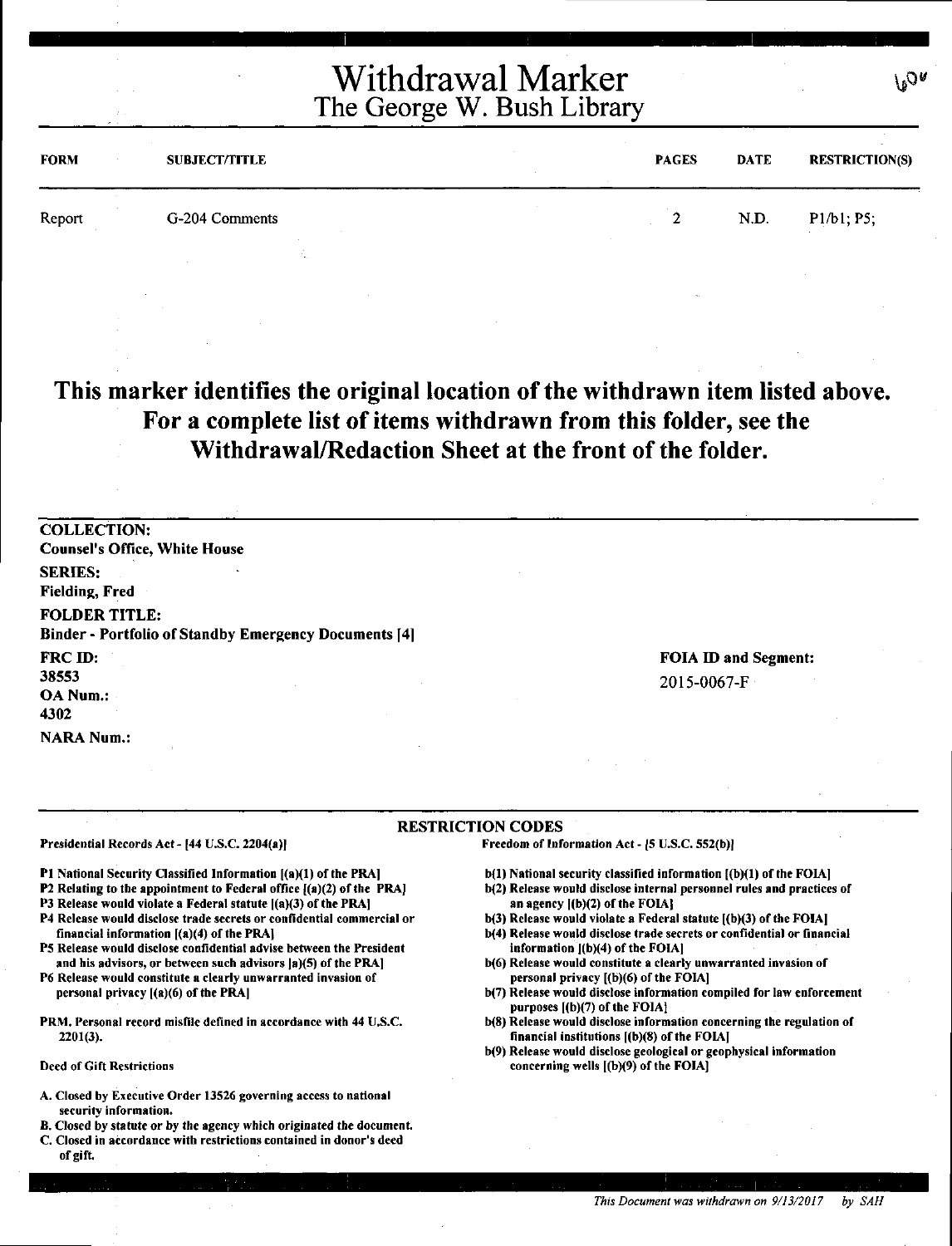ſ

 $\mathcal{N}$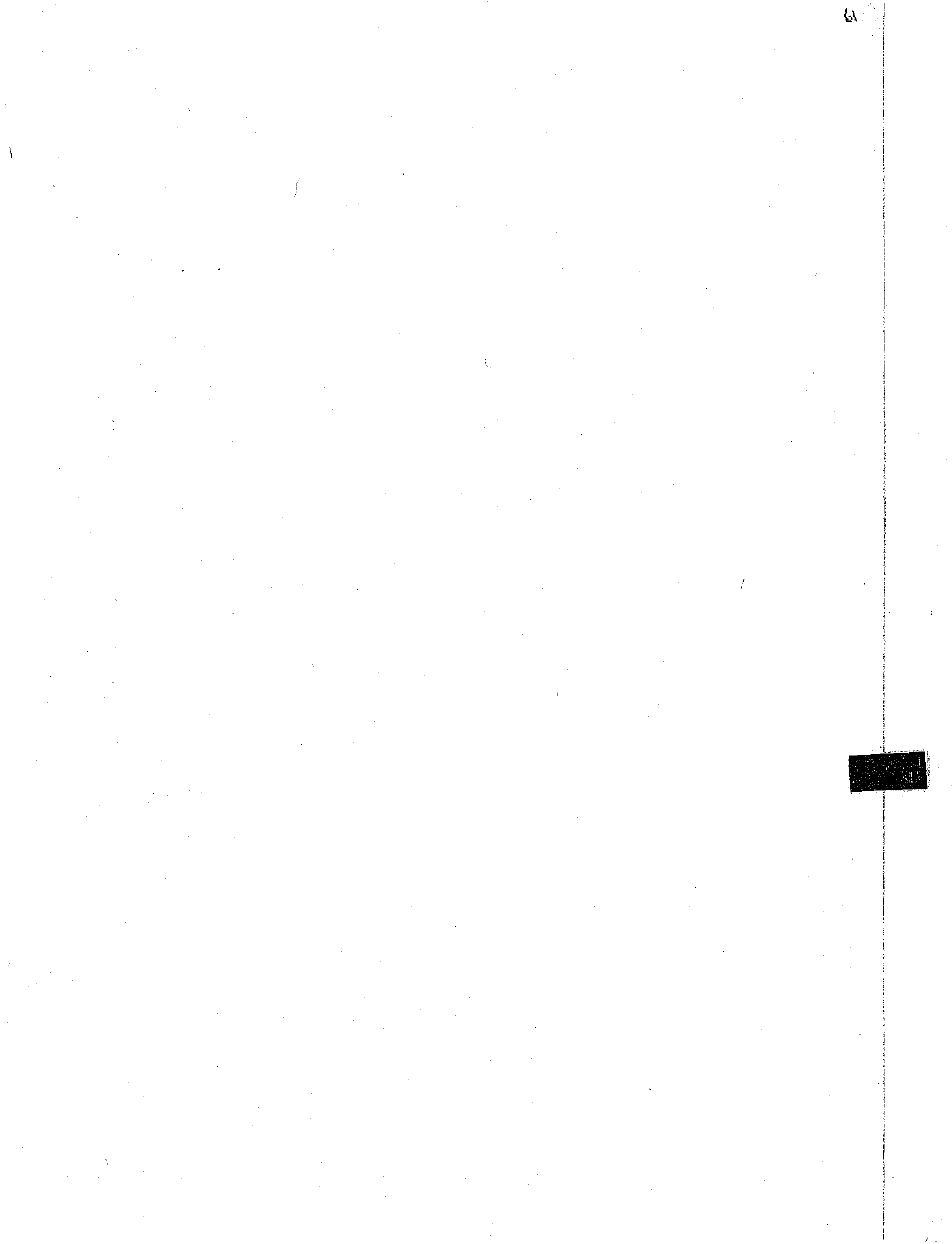| <b>FORM</b> |            | <b>SUBJECT/TITLE</b> |  | <b>PAGES</b> | <b>DATE</b> | RESTRICTION(S) |
|-------------|------------|----------------------|--|--------------|-------------|----------------|
| Report      | $\sim 100$ | G-205 Summary        |  |              | N.D.        | P1/b1; P5;     |

### **This marker identifies the original location of the withdrawn item listed above. For a complete list of items withdrawn from this folder, see the Withdrawal/Redaction Sheet at the front of the folder.**

COLLECTION: Counsel's Office, White House SERIES: Fieldin2, Fred FOLDER TITLE: Binder - Portfolio of Standby Emergency Documents [4] FRCID: 38553 OA Num.: 4302 **NARA Num.:** 

FOIA ID and Segment: 2015-0067-F

#### RESTRICTION CODES

Freedom of Information Act - (S U.S.C. 552(b)I

Pl National Security Classified Information ((a)(l) of the PRA)

Presidential Records Act - {44 U.S.C. 2204(a)]

- P2 Relating to the appointment to Federal office ((a)(2) of the PRAJ
- P3 Release would violate a Federal statute ((a)(3) of the PRA)
- P4 Release would disclose trade secrets or confidential commercial or financial information  $[(a)(4)$  of the PRA]
- PS Release would disclose confidential advise between the President and his advisors, or between such advisors [a)(S) of the PRA)
- P6 Release would constitute a clearly unwarranted invasion of personal privacy  $[(a)(6)$  of the PRA]
- PRM. Personal record misfile defined in accordance with 44 U.S.C. 2201(3).
- Deed of Gift Restrictions
- A. Closed by Executive Order 13526 governing access to national security information.
- 8. Closed by statute or by the agen'cy which originated the document.
- C. Closed in accordance with restrictions contained in donor's deed of gift.
- $b(1)$  National security classified information  $[(b)(1)$  of the FOIA]
- b(2) Release would disclose internal personnel rules and practices of an agency f(b)(2) of the **FOIA]**
- $b(3)$  Release would violate a Federal statute  $\{(b)(3)$  of the FOIA]
- b(4) Release would disclose trade secrets or confidential or financial information f(b)(4) of the FOIA]
- b(6) Release would constitute a clearly unwarranted invasion of personal privacy ((b)(6) of the FOIA)
- b(7) Release would disclose information compiled for law enforcement purposes f(b)(7) of the FOIA]
- b(8) Release would disclose information concerning the regulation of financial institutions ((b)(8) of the FOIA)
- b(9) Release would disclose geological or geophysical information concerning wells f(b)(9) of the FOIAJ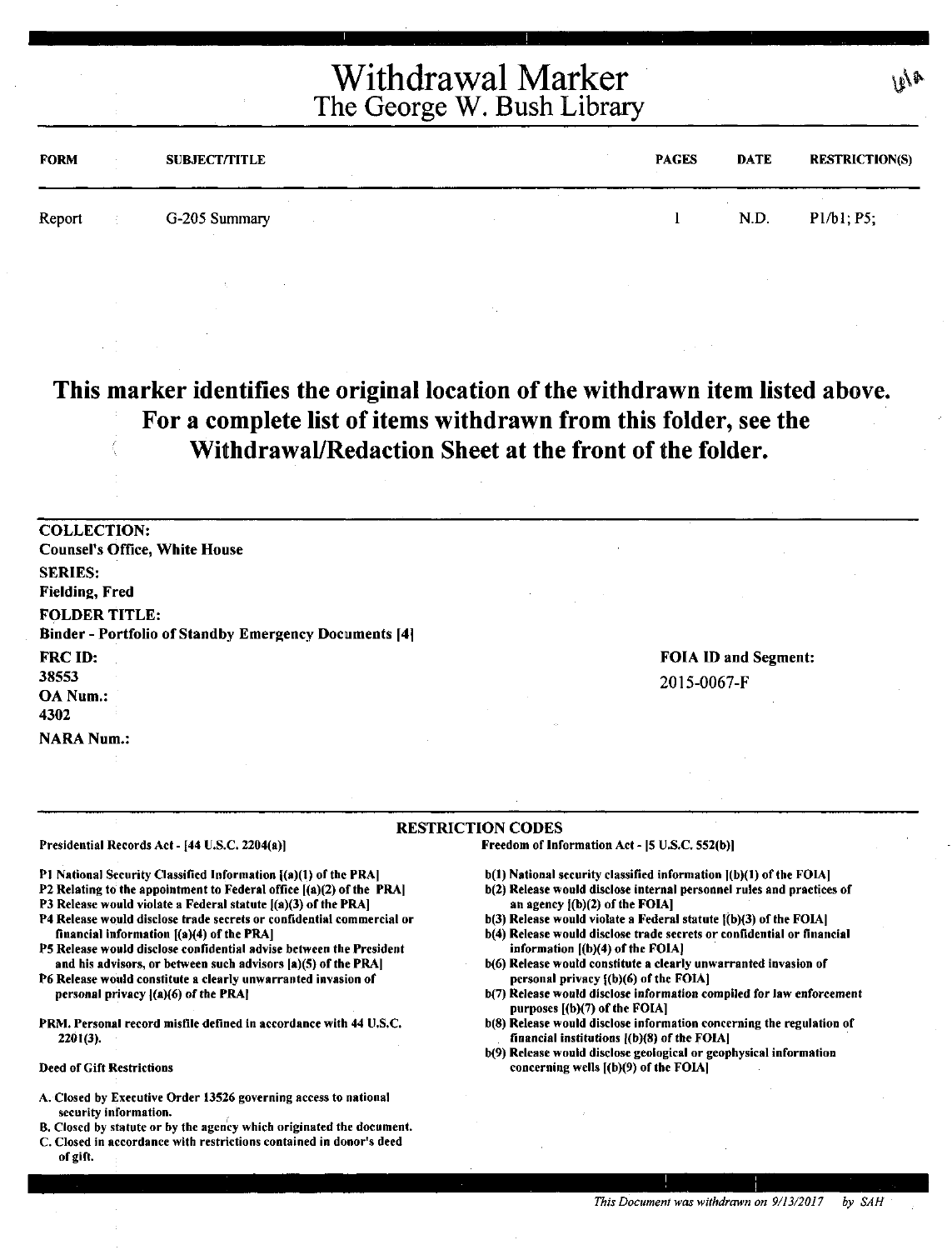| <b>FORM</b> |      | <b>SUBJECT/TITLE</b>  | <b>PAGES</b>   | <b>DATE</b> | <b>RESTRICTION(S)</b> |
|-------------|------|-----------------------|----------------|-------------|-----------------------|
| Draft       | - 21 | G-205 Executive Order | 2 <sup>1</sup> | N.D.        | P1/b1; P5;            |
|             |      |                       |                |             |                       |

### **This marker identifies the original location of the withdrawn item listed above. For a complete list of items withdrawn from this folder, see the Withdrawal/Redaction Sheet at the front of the folder.**

COLLECTION: Counsel's Office, White House SERIES: Fielding, Fred FOLDER TITLE: Binder- Portfolio of Standby Emergency Documents [41 FRCID: 38553 OANum.: 4302 **NARA Num.:** 

FOIA ID and Segment: 2015-0067-F

#### RESTRICTION CODES

Presidential Records Act - 144 U.S.C. 2204(a)]

P1 National Security Classified Information [(a)(1) of the PRA]

- P2 Relating to the appointment to Federal office ((a)(2) of the PRA)
- P3 Release would violate a Federal statute  $((a)(3)$  of the PRA]
- P4 Release would disclose trade secrets or confidential commercial or financial information [(a)(4) of the PRA)
- PS Release would disclose confidential advise between the President and his advisors, or between such advisors [a)(5) of the PRA)
- P6 Release would constitute a clearly unwarranted invasion of personal privacy ((a)(6) of the PRA)
- PRM. Personal record misfile defined in accordance with 44 U.S.C. 2201(3).

Deed of Gift Restrictions

- A. Closed by Executive Order 13526 governing access to national security information,
- 8, Closed by statute or by the agency which originated the document,
- C. Closed in accordance with restrictions contained in donor's deed of gift.

b(1) National security classified information [(b)(l) of the FOlA)

Freedom of Information Act - (5 U.S.C. 552(b)]

- b(2) Release would disclose internal personnel rules and practices of an agency ((b)(2) of the FOIAJ
- $b(3)$  Release would violate a Federal statute  $[(b)(3)$  of the FOIA]
- b(4) Release would disclose trade secrets or confidential or financial information ((b)(4) of the FOIAJ
- b(6) Release would constitute a clearly unwarranted invasion of personal privacy ((b)(6) of the FOIAJ
- b(7) Release would disclose information compiled for law enforcement purposes ((b)(7) of the FOIAJ
- b(8) Release would disclose information concerning the regulation of financial institutions ((b)(8) of the FOlA)
- b(9) Release would disclose geological or geophysical information concerning wells ((b)(9) of the FOIA)